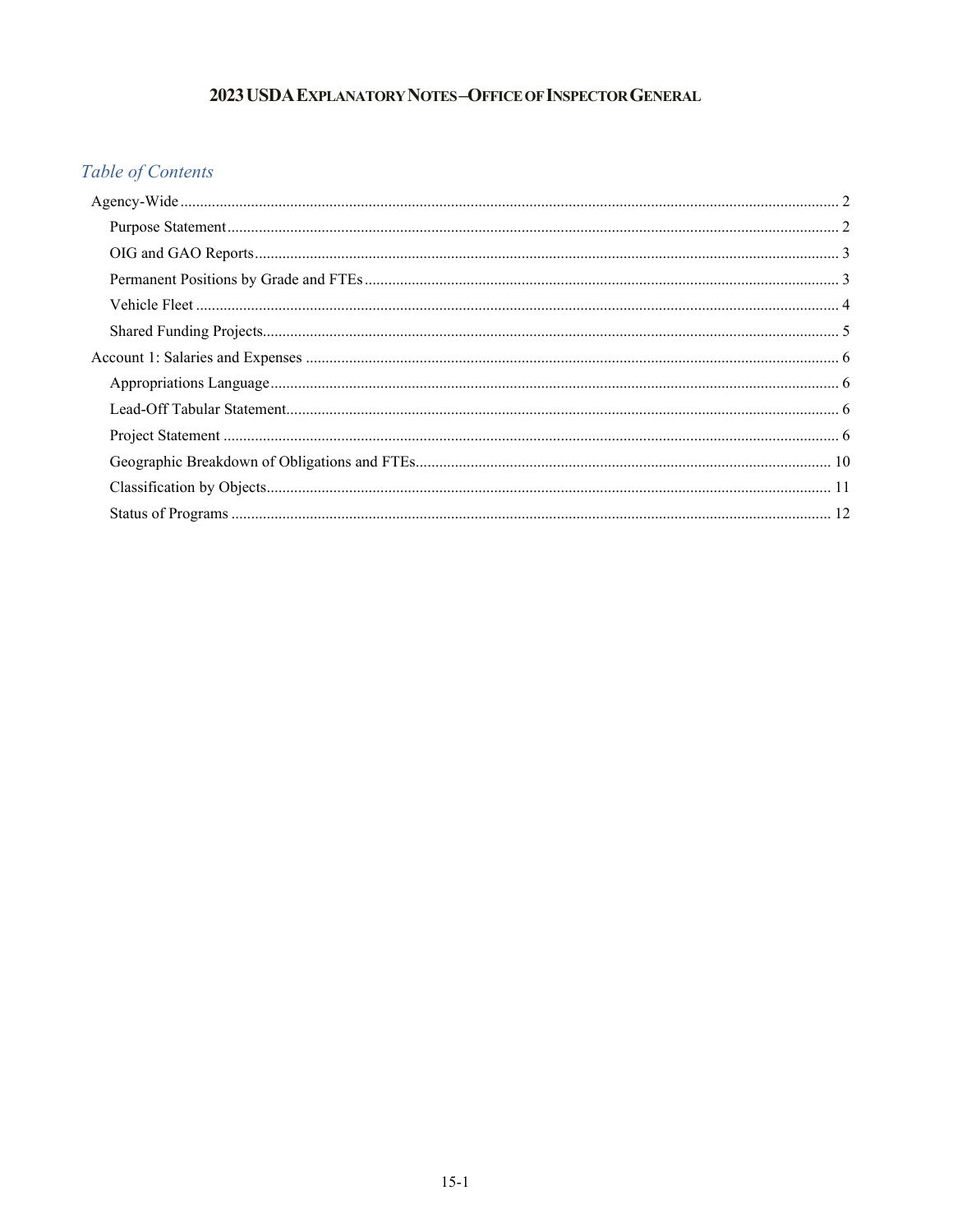#### <span id="page-1-0"></span>*AGENCY-WIDE*

#### <span id="page-1-1"></span>**PURPOSE STATEMENT**

The Office of Inspector General (OIG) carries out its mission pursuant to the Inspector General Act of 1978 (5 U.S.C. app. 3, as amended) (IG Act). OIG was established to conduct and supervise audits and investigations relating to U.S. Department of Agriculture (USDA) programs and operations; to provide leadership and coordination and recommend policies for activities designed to promote economy, efficiency, and effectiveness in the administration of USDA programs and operations, as well as to prevent and detect fraud and abuse in such programs and operations; and to provide a means to keep the Secretary and Congress fully and currently informed about problems and deficiencies relating to the administration of such programs and operations and the necessity for and progress of corrective action. See IG Act at Section 2. OIG carries out these activities through the successful execution of audits, investigations, and reviews, and through appropriate reporting, all as mandated by the IG Act, which are funded through the OIG appropriation. OIG operates independently from the other agencies within the Department. OIG's statutorily mandated duties and responsibilities are:

- To provide policy direction for and to conduct, supervise, and coordinate audits and investigations relating to programs and operations of USDA;
- To review existing and proposed legislation and regulations relating to programs and operations of USDA and to make recommendations concerning the impact of such legislation or regulations on the economy and efficiency in the administration of USDA's programs and operations, or the prevention and detection of fraud and abuse in such programs and operations;
- To recommend policies for and to conduct, supervise, or coordinate other activities carried out or financed by USDA for the purpose of promoting economy and efficiency in the administration of, or preventing and detecting fraud and abuse in, its programs and operations;
- To recommend policies for, and to conduct, supervise, or coordinate relationships between USDA and other Federal agencies, State and local government agencies, and nongovernmental entities with respect to all matters relating to the promotion of the economy and efficiency in the administration of, or the prevention and detection of fraud and abuse in, programs and operations administered or financed by USDA, or the identification and prosecution of participants in such fraud and abuse; and
- To keep the Secretary and the Congress fully and currently informed, by means of required reports or otherwise, concerning fraud and other serious problems, abuses, and deficiencies relating to the administration of programs and operations administered or financed by USDA, to recommend corrective action concerning such problems, abuses, and deficiencies, and to report on the progress made in implementing corrective action.

#### **IG Act at Section 4(a).**

OIG's workload capacity correlates to its funding level, while OIG typically achieves a "return on investment" that far exceeds its appropriation. For example, as reported in OIG's Semiannual Report to Congress for the Second Half of Fiscal Year (FY) 2021, OIG's audit and investigative activities during all of FY 2021 resulted in a total dollar impact of \$686.9 million or \$6.87 for every dollar in its FY 2021 appropriation.

<span id="page-1-2"></span>OIG is headquartered in Washington, D.C., with regional offices in the following cities: Beltsville, Maryland; Atlanta, Georgia; Chicago, Illinois; Temple, Texas; Kansas City, Missouri; and Oakland, California. As of September 30, 2021, OIG had 431 permanent full-time employees, including 110 employees located in the Washington, D.C. metropolitan area and 321 located in the field.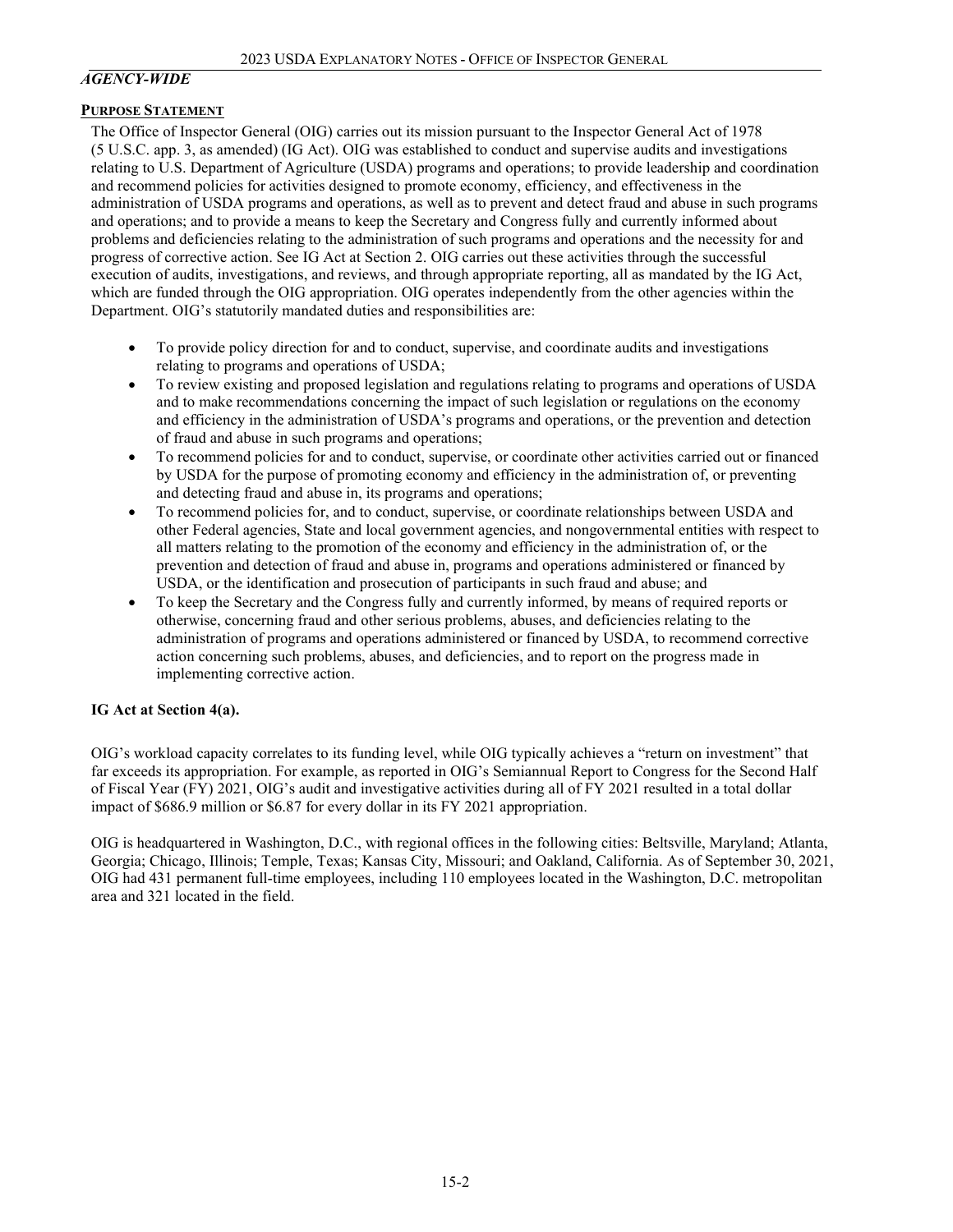### **OIG AND GAO REPORTS**

OIG did not have any Government Accountability Office evaluation reports during the past year

#### **AVAILABLE FUNDS AND FTES**

*Table OIG-1. Available Funds and FTEs (thousands of dollars, FTEs)*

| <b>Item</b>                  | 2020<br>Actual | <b>FTE</b>               | 2021<br>Actual | <b>FTE</b>     | 2022<br><b>Estimated</b> | <b>FTE</b>                   | 2023<br><b>Estimated</b> | <b>FTE</b> |
|------------------------------|----------------|--------------------------|----------------|----------------|--------------------------|------------------------------|--------------------------|------------|
| Salaries and Expenses:       |                |                          |                |                |                          |                              |                          |            |
| Discretionary Appropriations | \$98,208       | 424                      | \$99,912       | 431            | \$99,912                 | 450                          | \$112,061                | 482        |
| <b>Lapsing Balances</b>      | $-3,089$       | $\blacksquare$           | $-4,919$       |                |                          |                              |                          |            |
| <b>Total Obligations</b>     | 95,119         | 424                      | 94,993         | 431            | 99,912                   | 450                          | 112,061                  | 482        |
| Other USDA:                  |                |                          |                |                |                          |                              |                          |            |
| Risk Management              | 375            |                          | 500            |                | 500                      |                              | 500                      |            |
| Food and Nutrition Service   | 800            | $\overline{\phantom{a}}$ | 500            |                | 500                      |                              | 500                      |            |
| <b>Forest Service</b>        | 400            |                          | 400            | ۰              | 400                      |                              | 400                      |            |
| Rural Development            | 1,000          | $\overline{\phantom{a}}$ | 1,000          | -              | 1,000                    | $\qquad \qquad \blacksquare$ | 1,000                    |            |
| <b>OCFO/WCF Audits</b>       | 650            | $\blacksquare$           | 325            | $\blacksquare$ | 325                      | $\qquad \qquad \blacksquare$ | 325                      |            |
| Total, Other USDA            | 3,225          | $\overline{a}$           | 2,725          |                | 2,725                    |                              | 2,725                    |            |
| Total, Agriculture Available | 98,344         | 424                      | 97,718         | 431            | 102,637                  | 450                          | 114,786                  | 482        |
| <b>Other Federal Funds:</b>  |                |                          |                |                |                          |                              |                          |            |
| <b>FHFA</b>                  |                |                          | 129            |                |                          |                              |                          |            |
| <b>CIGIE</b>                 |                |                          | 216            |                | 218                      |                              |                          |            |
| Total, Other Federal         |                |                          | 345            |                | 218                      |                              |                          |            |
| Total Available, OIG         | 98,344         | 424                      | 98,063         | 431            | 102,855                  | 450                          | 114,786                  | 482        |

### <span id="page-2-0"></span>**PERMANENT POSITIONS BY GRADE AND FTES** *Table OIG-2. Permanent Positions by Grade and FTEs*

| Item                   | D.C. | <b>Field</b>   | 2020<br>Actual<br><b>Total</b> | D.C.                     | Field | 2021<br>Actual<br><b>Total</b> | D.C. | Field | 2022<br><b>Estimated</b><br><b>Total</b> | D.C.           | Field | 2023<br><b>Estimated</b><br><b>Total</b> |
|------------------------|------|----------------|--------------------------------|--------------------------|-------|--------------------------------|------|-------|------------------------------------------|----------------|-------|------------------------------------------|
|                        |      |                |                                |                          |       |                                |      |       |                                          |                |       |                                          |
|                        |      |                |                                |                          |       |                                |      |       |                                          |                |       |                                          |
|                        | 9    |                | 9                              | 9                        |       | 9                              | 9    |       | 9                                        | 9              |       | 9                                        |
|                        | 18   | 13             | 31                             | 18                       | 13    | 31                             | 17   | 12    | 29                                       | 18             | 13    | 31                                       |
|                        | 24   | 61             | 85                             | 24                       | 61    | 85                             | 22   | 57    | 79                                       | 26             | 61    | 87                                       |
|                        | 37   | 203            | 240                            | 37                       | 203   | 240                            | 34   | 190   | 224                                      | 41             | 197   | 238                                      |
|                        | 11   | 36             | 47                             | 11                       | 36    | 47                             | 10   | 34    | 44                                       | 14             | 38    | 52                                       |
|                        | 7    | 10             | 17                             | 7                        | 10    | 17                             | 7    | 9     | 16                                       | 7              | 9     | 16                                       |
|                        | 15   | 15             | 30                             | 15                       | 15    | 30                             | 14   | 14    | 28                                       | 14             | 14    | 28                                       |
|                        |      | 5              | 6                              |                          | 5     | 6                              |      | 4     | 5                                        |                | 4     | 5                                        |
|                        | 4    | 8              | 12                             | 4                        | 8     | 12                             | 4    | 7     | 11                                       | 4              | 7     | 11                                       |
|                        |      |                |                                | $\overline{\phantom{0}}$ |       |                                |      |       |                                          | $\overline{a}$ |       |                                          |
|                        |      |                |                                |                          |       |                                |      |       |                                          |                |       |                                          |
|                        |      | $\overline{c}$ |                                | $\overline{\phantom{0}}$ |       |                                |      |       | 2                                        | -              |       |                                          |
| <b>Total Permanent</b> | 127  | 355            | 482                            | 127                      | 355   | 482                            | 119  | 331   | 450                                      | 135            | 347   | 482                                      |
| Unfilled, EOY          | 18   | 17             | 35                             | 20                       | 31    | 51                             |      |       |                                          |                |       |                                          |
| Total Perm. FT EOY     | 109  | 338            | 447                            | 107                      | 324   | 431                            | 119  | 331   | 450                                      | 135            | 347   | 482                                      |
| <b>FTE</b>             | 109  | 338            | 447                            | 107                      | 324   | 431                            | 119  | 331   | 450                                      | 135            | 347   | 482                                      |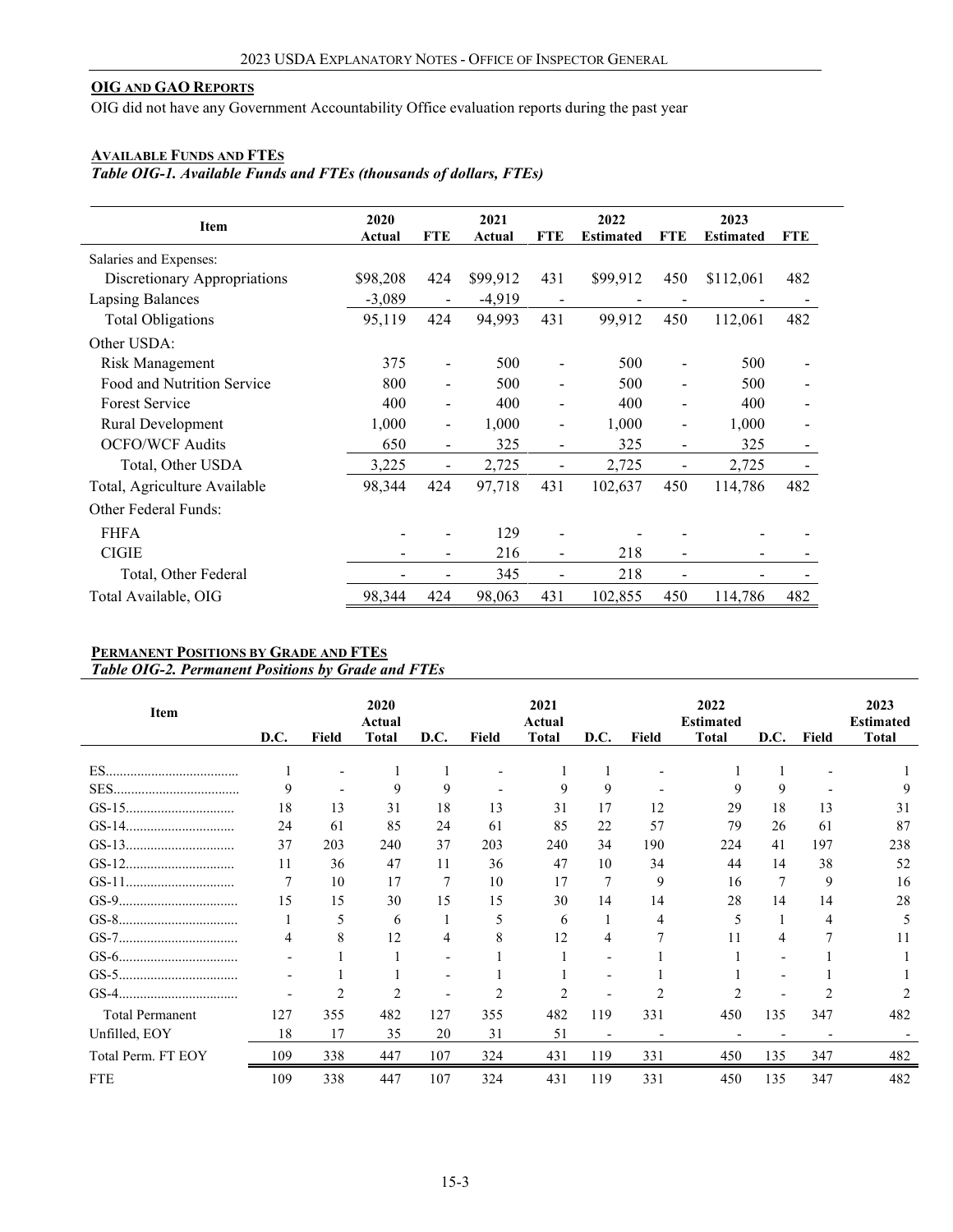### <span id="page-3-0"></span>**VEHICLE FLEET**

The FY 2023 President's Budget proposes replacing 17 currently leased, but aging passenger motor vehicles. OIG's motor vehicles are used for law enforcement purposes. These vehicles, which are assigned to Criminal Investigators, are utilized in the investigation and prevention of criminal activities, such as: fraud in subsidy, price support, benefits, and insurance programs; significant thefts of Government property or funds; bribery; extortion; smuggling; and assaults on employees. In addition, the fleet vehicles are used for investigations involving criminal activity that affects the health and safety of the public, such as meat packers knowingly selling hazardous food products and individuals who tamper with food regulated by USDA. Also, OIG Criminal Investigators are poised to provide emergency law enforcement response to USDA declared emergencies and suspected incidents of terrorism affecting USDA regulated industries as well as USDA programs, operations, personnel, and installations, in coordination with Federal, State, and local law enforcement agencies, as appropriate

### *Replacement Criteria*

OIG replaces leased vehicles based on GSA protocols and reported mileage and age of vehicle. For sedans, the criteria for replacement is 5 years and/or 60,000 miles. For SUVs, the replacement criteria are 7 years and/or 65,000 miles. OIG replaces vehicles with like vehicles, unless a need for a larger vehicle is justified by agency Management officials. Examples of such instances would be a Use of Force instructor needing a larger vehicle for equipment transportation, or an agent working investigations in a rural area with rough terrain.

### *Reductions to Fleet*

There will be no reductions to the vehicle fleet in FY 2023.

| Fiscal<br>Year | <b>Sedans</b><br>and<br><b>Station</b><br>Wagons | Lt.<br>Trucks,<br>SUVs.<br>and Vans<br>(4x2) | Lt. Trucks,<br>SUVs, and<br>Vans $(4x4)$ | Medium<br>Duty<br><b>Vehicles</b> | <b>Buses</b>             | <b>Heavy</b><br>Duty<br><b>Vehicles</b> | <b>Total</b><br><b>Vehicles</b> | Annual<br>Operating<br><b>Costs</b> |
|----------------|--------------------------------------------------|----------------------------------------------|------------------------------------------|-----------------------------------|--------------------------|-----------------------------------------|---------------------------------|-------------------------------------|
| 2018           | 66                                               | 17                                           | 64                                       | $\qquad \qquad \blacksquare$      | $\overline{\phantom{0}}$ | $\overline{\phantom{0}}$                | 147                             | \$754                               |
| Change         | $-12$                                            | 54                                           | $-61$                                    |                                   |                          | $\overline{\phantom{a}}$                | $-19$                           |                                     |
| 2019           | 54                                               | 71                                           | 3                                        | $\qquad \qquad \blacksquare$      |                          | $\overline{\phantom{a}}$                | 128                             | 754                                 |
| Change         |                                                  | $+2$                                         | $-1$                                     |                                   |                          |                                         | $+1$                            | $+56$                               |
| 2020           | 54                                               | 73                                           | 2                                        |                                   | -                        | $\overline{\phantom{a}}$                | 129                             | 810                                 |
| Change         | $+3$                                             | $-3$                                         | $+3$                                     |                                   |                          |                                         | $+3$                            | $+50$                               |
| 2021           | 57                                               | 70                                           | 5                                        | $\overline{\phantom{0}}$          | -                        |                                         | 132                             | 860                                 |
| Change         |                                                  | $-1$                                         |                                          |                                   |                          |                                         | $-1$                            | $+50$                               |
| 2022           | 57                                               | 69                                           | 5                                        |                                   | -                        |                                         | 131                             | 910                                 |
| Change         | $\theta$                                         | $\theta$                                     | 0                                        |                                   |                          |                                         |                                 | $+50$                               |
| 2023           | 57                                               | 69                                           |                                          |                                   |                          |                                         | 131                             | 960                                 |

#### *Table OIG-3. Size, Composition, and Annual Costs of Motor Vehicle Fleet*

Note: Number of vehicles by type include vehicles owned by the agency and leased from commercial sources or GSA. Annual Operating Costs excludes acquisition costs and gains from sale of vehicles as shown in FAST.

<span id="page-3-1"></span>

| Fiscal<br>Year | <b>Net</b><br>Active<br>Fleet,<br><b>SOY</b> | <b>Disposals</b> | <b>Replacements</b> | <b>Additions</b> | <b>Total</b><br><b>Acquisitions</b> | <b>Net</b><br>Active<br>Fleet,<br>EOY |
|----------------|----------------------------------------------|------------------|---------------------|------------------|-------------------------------------|---------------------------------------|
| 2018           | 147                                          | 22               | 22                  | 0                | 22                                  | 147                                   |
| 2019           | 128                                          | 18               | 18                  |                  | 18                                  | 128                                   |
| 2020           | 129                                          | 34               | 31                  | 3                | 34                                  | 129                                   |
| 2021           | 129                                          | 3                | 6                   | -                | 6                                   | 132                                   |
| 2022           | 132                                          | 18               | 17                  |                  | 17                                  | 131                                   |
| 2023           | 131                                          | 17               | 17                  |                  | 17                                  | 131                                   |

Statement of Proposed Purchase of Passenger Motor Vehicles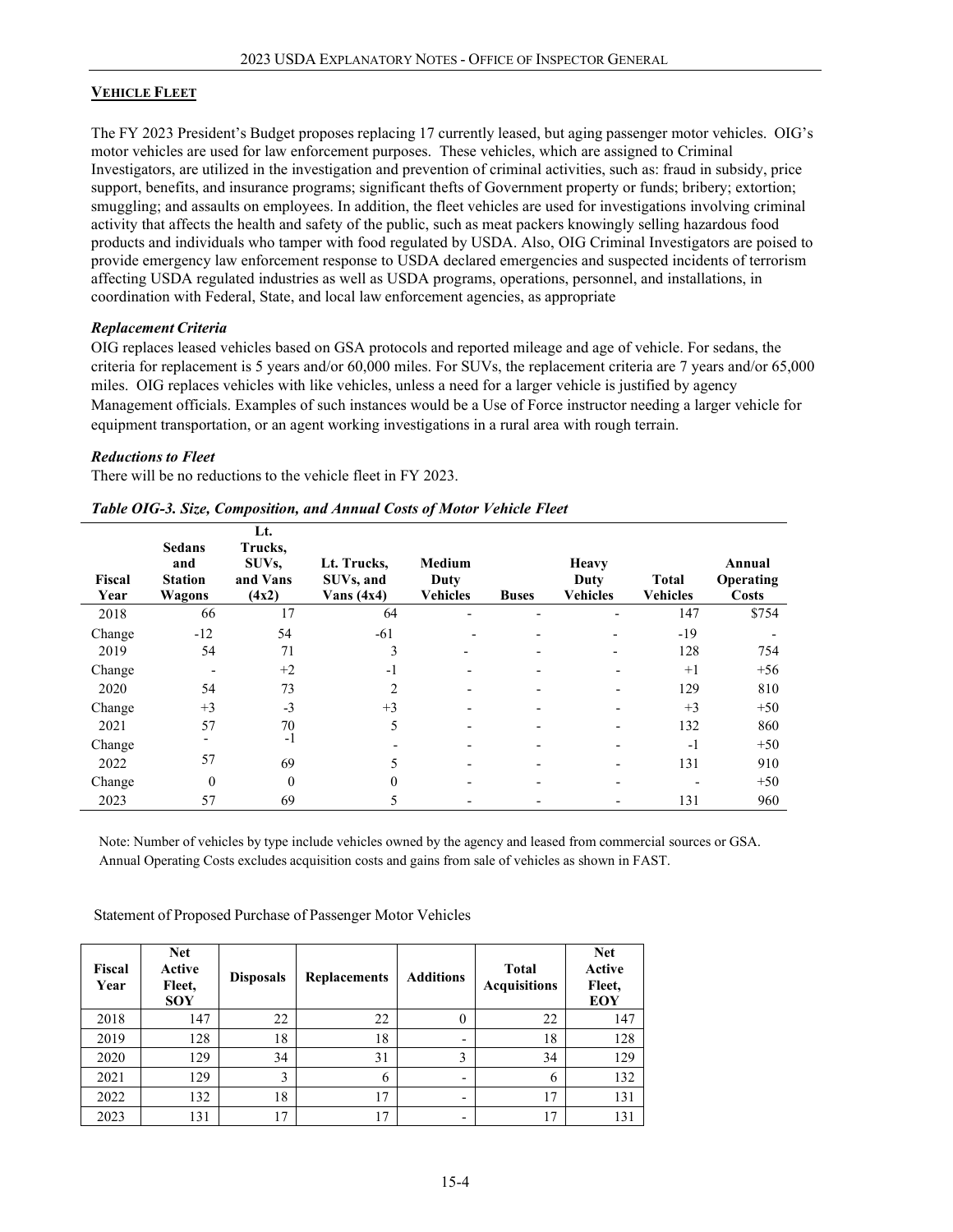#### **SHARED FUNDING PROJECTS**

#### *Table OIG-4. Shared Funding Projects (dollars in thousands)*

| <b>Item</b>                                             | 2020           | 2021           | 2022             | 2023             |
|---------------------------------------------------------|----------------|----------------|------------------|------------------|
|                                                         | Actual         | Actual         | <b>Estimated</b> | <b>Estimated</b> |
| <b>Working Capital Fund:</b>                            |                |                |                  |                  |
| <b>Administrative Services:</b>                         |                |                |                  |                  |
|                                                         | \$77           | \$79           | \$35             | \$35             |
|                                                         | 137            | 100            | 141              | 145              |
|                                                         | 73             | 79             | 73               | 72               |
|                                                         | $\overline{4}$ | 3              | $\mathbf{1}$     | $\mathbf{1}$     |
| Human Resources Enterprise Management Systems           | 4              | 6              | 7                | 7                |
|                                                         | 295            | 267            | 257              | 260              |
| Communications:                                         |                |                |                  |                  |
|                                                         | 5              | 3              | 6                | 8                |
| Finance and Management:                                 |                |                |                  |                  |
|                                                         | 118            | 127            | 123              | 123              |
|                                                         | 406            | 521            | 363              | 376              |
|                                                         | 524            | 648            | 486              | 499              |
| <b>Information Technology:</b>                          |                |                |                  |                  |
|                                                         | 160            | 514            | 296              | 300              |
| Department Administration Information Technology Office | $\frac{1}{2}$  |                | 14               | 15               |
|                                                         | 407            | 444            | 558              | 562              |
|                                                         | 754            | 784            | 1,104            | 988              |
|                                                         | 1,321          | 1,742          | 1,972            | 1,865            |
|                                                         |                |                |                  |                  |
|                                                         | 5              | 15             | 19               | 19               |
|                                                         | 2,150          | 2,675          | 2,740            | 2,651            |
| <b>Department-Wide Shared Cost Programs:</b>            |                |                |                  |                  |
|                                                         | 37             | 32             | 36               | 35               |
|                                                         | 3              |                |                  |                  |
|                                                         | 17             | 24             | 30               | 29               |
|                                                         | 27             | 45             | 42               | 42               |
|                                                         |                | $\overline{a}$ | 12               | 15               |
|                                                         | 60             | 74             | 74               | 74               |
|                                                         | 28             | 20             | 20               | 21               |
|                                                         | 22             | 22             | 22               | 22               |
|                                                         | 28             | 30             | 30               | 30               |
|                                                         | 5              | 6              | 6                | 6                |
|                                                         | 39             | 26             | 21               | 21               |
| Total, Department-Wide Reimbursable Programs            | 266            | 279            | 293              | 295              |
| E-Gov:                                                  |                |                |                  |                  |
| Budget Formulation and Execution Line of Business       | 1              | $\mathbf{1}$   | $\mathbf{1}$     | 1                |
|                                                         |                |                | 1                | 1                |
|                                                         | 1              | 1              | $\mathbf{1}$     | 1                |
|                                                         | 3              | 3              | 1                | 1                |
|                                                         | 5              | 5              | $\overline{4}$   | $\overline{4}$   |
|                                                         |                |                |                  |                  |
|                                                         | 2.421          | 2,959          | 3,037            | 2,950            |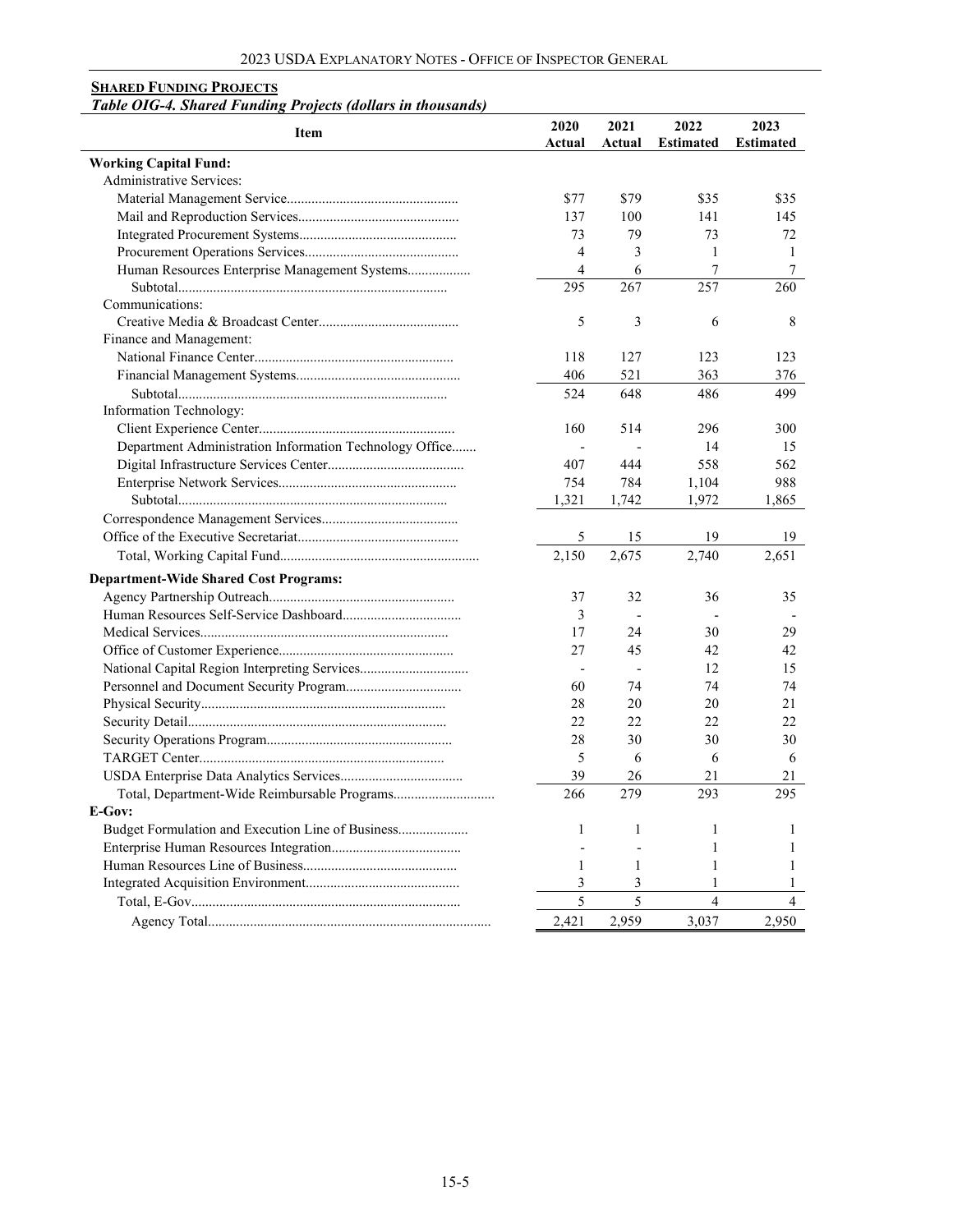### <span id="page-5-1"></span><span id="page-5-0"></span>*ACCOUNT 1: SALARIES AND EXPENSES*

#### **APPROPRIATIONS LANGUAGE**

The appropriations language follows (new language underscored; deleted matter enclosed in brackets):

For necessary expenses of the Office of Inspector General, including employment pursuant to the Inspector General Act of 1978, [\$106,309,000] \$112,061,000, including such sums as may be necessary for contracting and other arrangements with public agencies and private persons pursuant to section 6(a)(9) of the Inspector General Act of 1978 (Public Law 95-452; 5 U.S.C. App), and including not to exceed \$125,000 for certain confidential operational expenses, including the payment of informants, to be expended under the direction of the Inspector General pursuant to the Inspector General Act of 1978 (Public Law 95-452; 5 U.S.C. 452 App.) and section 1337 of the Agriculture and Food Act of 1981 (Public Law 97-98).

#### <span id="page-5-2"></span>**LEAD-OFF TABULAR STATEMENT**

*Table OIG-5. Lead-Off Tabular Statement (In dollars)*

<span id="page-5-3"></span>

| Item                    | Amount        |
|-------------------------|---------------|
| Estimate, 2022          | \$99,912,000  |
| Change in Appropriation | $+12.149.000$ |
| Budget Estimate, 2023   | 112,061,000   |
|                         |               |

#### **PROJECT STATEMENT**

#### *Table OIG-6. Project Statement (thousands of dollars, FTE)*

|                               |                |     |                |                          |                          |            |                          |                          |                          | <b>FTE</b>               |            |
|-------------------------------|----------------|-----|----------------|--------------------------|--------------------------|------------|--------------------------|--------------------------|--------------------------|--------------------------|------------|
| Item                          | 2020<br>Actual | FTE | 2021<br>Actual | <b>FTE</b>               | 2022<br><b>Estimated</b> | <b>FTE</b> | 2023<br><b>Estimated</b> | FTE                      | Inc. or<br>Dec.          | Inc. or<br>Dec.          | Chg<br>Key |
| Discretionary Appropriations: |                |     |                |                          |                          |            |                          |                          |                          |                          |            |
| Office of Inspector General   | \$98,208       | 443 | \$99.912       | 431                      | \$99.912                 | 450        | \$112,061                | 482                      | $+ $12.149$              | $+32$                    |            |
|                               | $-3,089$       |     | $-4.919$       | $\overline{\phantom{a}}$ | $\overline{\phantom{0}}$ | -          | $\overline{\phantom{0}}$ | $\overline{\phantom{0}}$ | $\overline{\phantom{0}}$ | $\overline{\phantom{0}}$ |            |
|                               | 95,119         | 443 | 94.993         | 431                      | 99.912                   | 450        | 112.061                  | 482                      | $+12.149$                | $+32$                    |            |

#### *Table OIG-7. Project Statement (thousands of dollars, FTE)*

| Item                        | 2020<br>Actual | FTE                      | 2021<br>Actual | <b>FTE</b>               | 2022<br><b>Estimated</b> | <b>FTE</b>               | 2023<br><b>Estimated</b> | FTE | Inc. or<br>Dec. | <b>FTE</b><br>Inc. or<br>Dec. |
|-----------------------------|----------------|--------------------------|----------------|--------------------------|--------------------------|--------------------------|--------------------------|-----|-----------------|-------------------------------|
| Discretionary Obligations:  |                |                          |                |                          |                          |                          |                          |     |                 |                               |
| Office of Inspector General | \$95,119       | 424                      | \$94.993       | 431                      | \$99,912                 | 450                      | \$112,061                | 482 | $+\$12.149$     | $+32$                         |
|                             | 3.089          | $\overline{\phantom{0}}$ | 4.919          | $\overline{\phantom{0}}$ | -                        | $\overline{\phantom{0}}$ |                          |     |                 |                               |
|                             | 98,208         | 424                      | 99.912         | 431                      | 99.912                   | 450                      | 12.061                   | 482 | $+12.149$       | 32                            |

#### **Office of the Inspector General**

Most of OIG's base annual appropriation is comprised of labor costs due to the nature of its work. Therefore, a significant portion of the \$12.1 million increase would be utilized to hire additional personnel. The requested funding will cover salaries and benefits for approximately 32 FTEs and provide necessary travel, training, and equipment. OIG does not have sufficient human resource, procurement, and financial management staff to effectively hire these additional FTEs, and therefore part of the FTE estimate includes mission support personnel.

OIG has been able to sustain its oversight operations in recent years due to supplemental funding provided by the Consolidated Security, Disaster Assistance, and Continuing Appropriations Act, 2009 (Public Law 110-329- -September 30, 2008) (\$5 million) and the Bipartisan Budget Act of 2018 (Public Law 115-123— February 9, 2018) (\$2.5 million) for disaster assistance oversight. However, these various amounts have not been commensurate with the levels of program funding provided to USDA. During FY 2020 alone, OIG expended approximately \$3 million of this supplemental funding for its disaster work. These funds will be completely exhausted by the end of FY 2022. In addition, OIG expended the \$750,000 received in FY 2020 to provide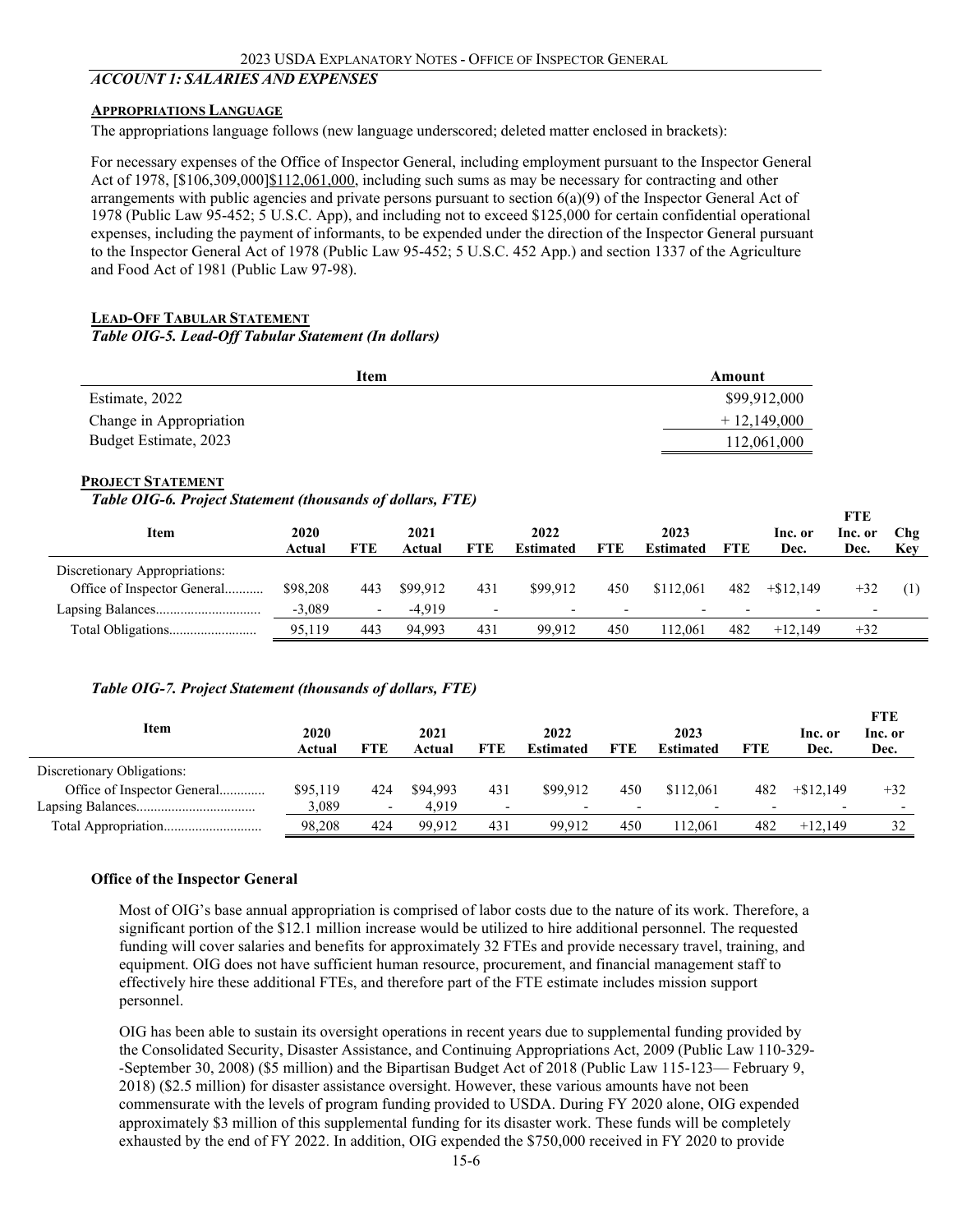oversight for the more than \$77.5 billion USDA received for COVID-19 relief efforts. These funds were completely exhausted by the end of FY 21. OIG's oversightwork of COVID-19 relief continues in FY 2021 and FY 2022 through expenditures of its annual appropriated funds and an additional \$2.5 million in American Rescue Plan funding. OIG has about \$213,000 remaining in this supplemental. These funds expire at the end of FY 2022.

OIG cannot continue to rely upon supplemental funding going forward to support its critical mission and oversight programs. Without increases to the base funding, OIG will not be able to conduct necessary oversight to assist USDA and Congress in making critical decisions regarding program funding and implementation. With increased demands from Congress, our stakeholders, and our internal customers; OIG's must be able to continue to conduct and supervise audits and investigations to prevent and detect fraud, waste, and abuse and to improve the effectiveness of United States Department of Agriculture (USDA) programs and operations.

In FY 2023, USDA's request includes increases in funding for several key programs to focus on ensuring racial justice and equity, responding to mounting hunger and nutrition insecurity, rebuilding the rural economy, strengthening and building markets for farmers and producers, addressing the impacts of climate change, and critical oversight for activities funded by the Infrastructure Investment and Jobs Act. Since OIG is responsible for oversight of all USDA programs and operations, increased USDA program funding will require additional OIG oversight work.

#### (1) An increase of \$12,149,000 and of 32 FTEs (\$99,912,000 and 450 FTEs available in FY 2022).

For the reasons discussed below, the FY 2023 budget request of \$112 million would enable OIG to conduct critical oversight of the full range of USDA's programs and operations, including the increased funding to respond to the COVID19 pandemic and other Department initiatives. Without the requested increase of \$12.1 million, OIG will not be able to perform a number of critical audits and investigations to prevent fraud, waste,and abuse, and to recoup improper payments and pursue wrongdoing.

OIG's funding level has essentially remained static from FY 2017 through FY 2022; the FY 2022 Continuing Resolution level was \$99.9 million. In comparison, USDA has received about \$77.5 billion for pandemic response programs (FYs 2020-2021 to date).

Continuing to fund OIG at the FY 2022 Continuing Resolution level of \$99.9 million is not sufficient to sustain OIG's ongoingoversight of all USDA programs (including mandatory reviews), as well as additional critical oversight of USDA programs and activities intended to support such key Administration priorities as pandemic relief, climate change, and racial equity. Absent the \$12.1 million requested increase, the proposed FY 2023 funding level would significantly constrain OIG operations and activities.

OIG will have to reduce its current portfolio of work, including oversight of keyprograms within USDA that focus on COVID-19 economic relief, racial equity, nutrition assistance, and farm and conservation programs. USDA's budget request provides for significant increases in funding in many of those programs. OIG's audit, investigative, and analytic work for the Department identifiessignificant risks in program operations and makes recommendations to address those risks. For example, OIG reviews can identify improper payments, fraud schemes, eligibility issues, and inefficient processes.

Specifically, OIG's prior work provided specific findings and recommendations to strengthen programs and activities such as the prior Strikeforce initiative, climate change, and rural development activities (e.g., broadband, water, and rural energy). Absent appropriate oversight funding, there is the potential the Department will not operate as effectively and efficiently as intended, ultimately negatively impacting all of USDA's program participants.

OIG has been able to sustain its oversight operations in recent years due to supplemental funding provided by the Consolidated Security, Disaster Assistance, and Continuing Appropriations Act, 2009 (Public Law 110-329- -September 30, 2008) (\$5 million) and the Bipartisan Budget Act of 2018 (Public Law 115-123— February 9, 2018) (\$2.5 million) for disaster assistance oversight; however, these various amounts have not been commensurate with the levels of program funding provided to USDA. During FY 2020 alone, OIG expended approximately \$3M of this supplemental funding for its disaster work. OIG exhausted this supplemental funding by the end of FY 2020, yet OIG's oversight efforts in these areas continue.

In addition to OIG's statutorily mandated and discretionary audit and investigative oversight activities, OIG expended the \$750,000 received in FY 2020 to provide oversight for more than \$77.5 billion in funds that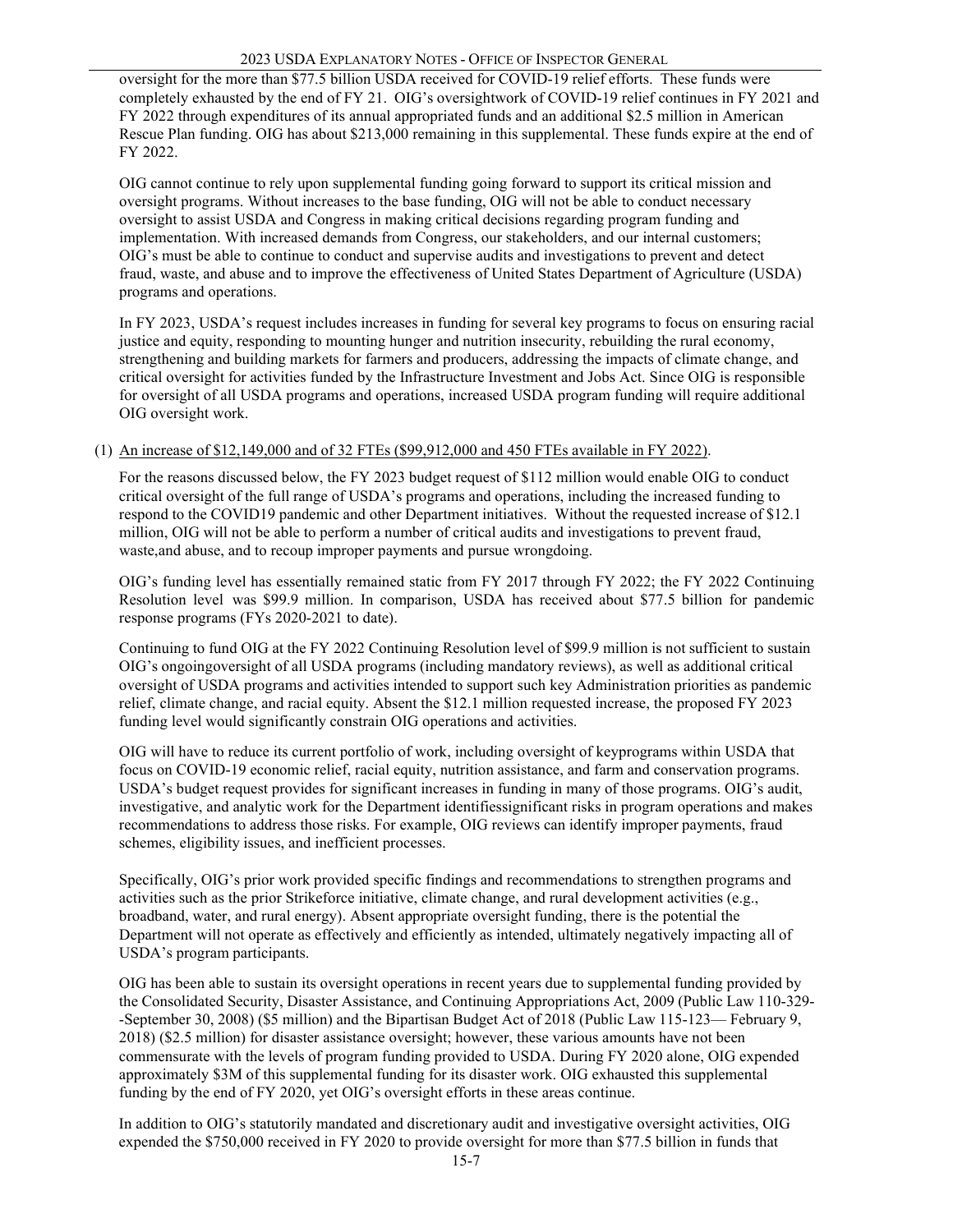### 2023 USDA EXPLANATORY NOTES - OFFICE OF INSPECTOR GENERAL

USDA received for COVID-19 relief efforts. OIG's oversight work of COVID-19 relief continues in FY 2021 and FY 2022 through expenditure of its annual appropriated funds and an additional \$2.5 million in American Rescue Plan funding. As noted above, in FY 2023, USDA's request includes increases in funding for several key programs to focus on ensuring racial justice and equity, responding to mounting hunger and nutrition insecurity,rebuilding the rural economy, strengthening, building markets for farmers and producers, and addressing theimpacts of climate change. Since OIG is responsible for oversight of all USDA programs and operations, increased funding for USDA programs will require additional OIG oversight work.

Most of OIG's annual appropriation is comprised of labor costs due to the nature of its work. Therefore, a significant portion of the \$4 million increase would be utilized to hire additional personnel. The requested funding will cover salaries and benefits for approximately 32 FTEs and provide necessary travel, training, and equipment. OIG does not have sufficient human resource, procurement, and financial management staff to effectively hire these additional FTEs, and therefore part of the FTE estimate includes mission support personnel. At the FY 2022 enacted level, OIG's oversight work to strengthen program integrity throughout USDA would continue at reduced levels. OIG would need to focus on priority work to address safety and security in Department programs and resources, strengthen the integrity of those programs, and help USDA achieve its program objectives by conducting and supervising audits and investigations related to USDA programs and operations. OIG is required to conduct the mandatory annual audits of USDA's IT security posture, financial statements, and compliance with improper payment reporting requirements. At the FY 2023 Budget Request level of \$112 million, the additional funding would allow OIG to investigate the most significant threats to thesafety of meat, poultry, and egg products and help ensure that appropriate actions are taken to protect the public from food tampering and tainted food. The additional funding would allow OIG to focus its resources to investigate allegations of criminal activity in the Supplemental Nutrition Assistance Program (SNAP), other USDA nutrition programs, crop insurance indemnity payments, grants, and loans to ensure entitlements and benefits are distributed based on eligibility and used for their intended purpose.

Also, a portion of the increased funding would be utilized by the Office of Analytics and Innovation (OAI) to develop business intelligence products that provide OIG with the ability to proactively use data to detect and reduce program vulnerabilities. These products enhance OIG's ability to identify potential relationships, patterns, inconsistencies, and trends to be addressed through audits or investigations, as appropriate.

The funding change is requested for the following items:

a. An increase of \$2,039,000 which includes \$1,388,000 for pay inflation and \$651,000 for FERS.

This increase supports the pay increase which went into effect January 1, 2022, of a 2.7 percent Cost of Living pay increases for civilian employees, and a 1.1 percent increase to cover the expenses for the mandated increase of USDA's contribution to FERS*.*

b. An increase of \$3,752,000 for 2023 Pay.

This increase will support the annualization of the 2022 2.7 percent Cost of Living pay increase and the 2023 4.6 percent Cost of Living pay increase. OIG's base funding level has essentially remained static from FY 2017 through FY 2022; the FY 2022 enacted level is \$99.9 million. Without this funding, there would be a significant impact on OIGoperations or oversight to USDA programs. In addition, given rising costs of administrative expenses wouldmake it difficult for OIG to support its target staffing level while continuing to maintain and enhance the requisite infrastructure and support operations.

c. An increase of \$59,000 to cover additional Shared Cost Services costs and increased cost in rental payments to GSA and non-GSA.

An increase of \$59,000, which includes \$4,000 for Shared Cost Services and \$55,000 for increased cost in rental payments to GSA and non-GSA.

d. An increase of \$2,000,000 for Infrastructure Oversight support.

The Infrastructure Investment and Jobs Act, Pub. L. No. 117-58 (Act), signed on November 15, 2021, provided the U.S. Department of Agriculture (USDA) with more than \$8.3 billion in funding. More than \$2.9 billion is directed toward broadband loans and grants, watershed and flood prevention operations, and a new bioproduct pilot program using agricultural commodities. The Act provided more than \$5.4 billion for forestry programs designed to reduce wildland fire risk and restore ecosystems. USDA's Office of Inspector General (OIG)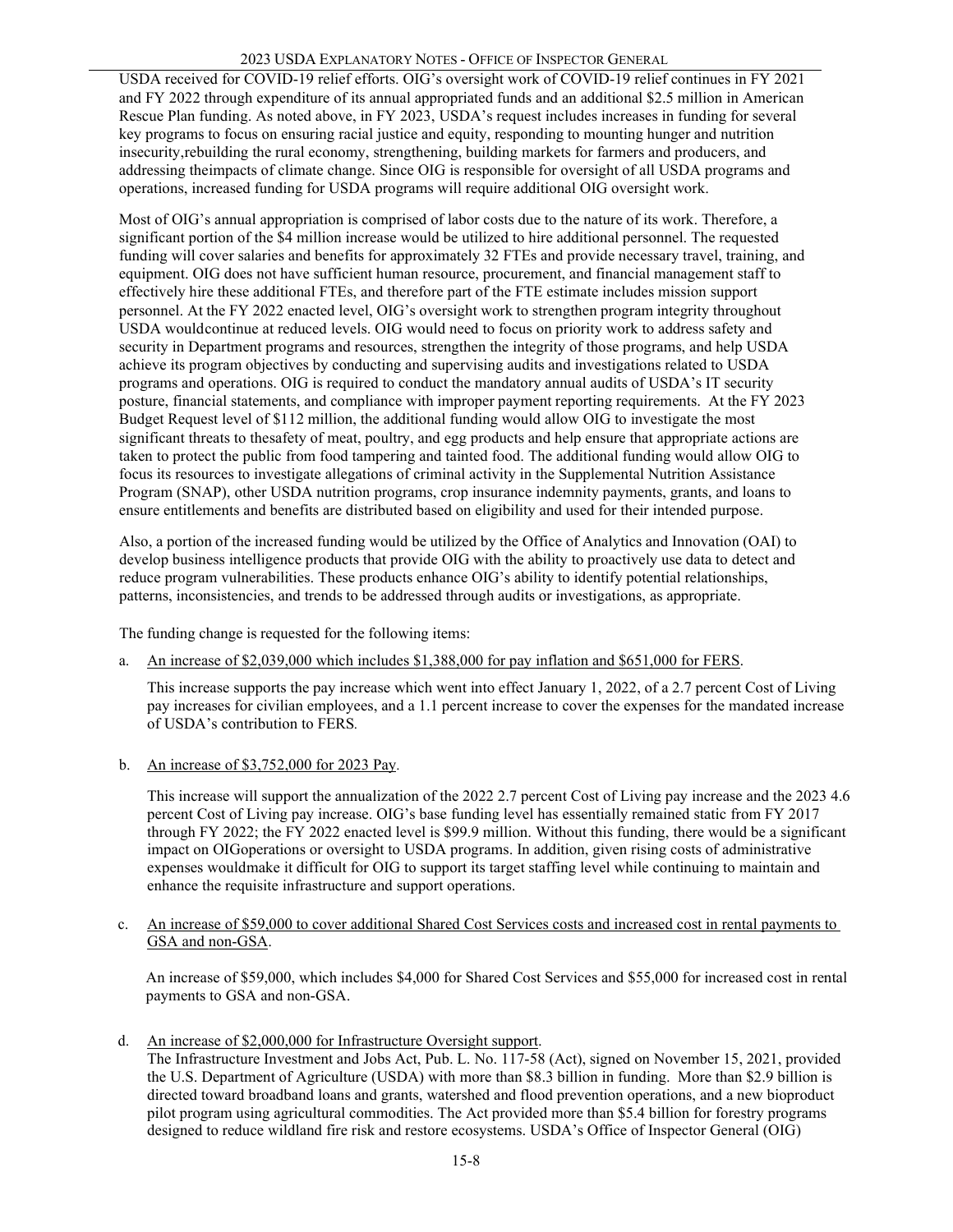received more than \$27.1 million to provide oversight of the forestry programs funded by the Act. However, no funding was allocated to the OIG for oversight of non-forestry programs, for which the OIG still has oversight responsibility.

Conducting oversight of these funds is critical to ensuring that Infrastructure monies are being used as intended by the Administration and Congress. Providing additional funding to OIG to conduct oversight of non-forestry programs will have a critical impact. This funding will enable OIG to ensure that all of USDA's Infrastructure funded activities can be assessed. OIG will focus oversight efforts on the activities of highest risk. Specific activities and engagements could include the following:

- Developing concept papers that highlight prior oversight work and recommendations, including key themes and issues such as rural infrastructure programs to improve oversight of agencies receiving Infrastructure funding and to ensure efficiency and effectiveness of OIG oversight activities (e.g., dashboards, data briefs, data stories).
- Developing business intelligence products to proactively identify Federal program spending anomalies, patterns, known fraud indicators (e.g., red flags, tripwires) and trends to be used for investigative consideration.
- Conducting surveys and reporting results, as appropriate conducting statistical samples and other advanced data analysis activities (e.g., data mining, link analysis) related to planned and ongoing audits, inspections, and investigations.
- e. An increase of \$4,299,000 and 32 FTEs for mission support of audits, investigations, and IT infrastructure. Absent the requested FY 2023 funding level of \$112 million, OIG's oversight work to strengthen program integrity would be compromised, as OIG would have reduced capacity to investigate the most significant threats to the safety of meat, poultry, and egg products and help to ensure that appropriate actions are taken to protect the public from food tampering and tainted food.

The absence of the additional funding would also result in a reduced capacity in OIG's ability to investigate allegations of criminal activity in USDA's hurricane and other disaster relief assistance programs, as well as the Supplemental Nutrition Assistance Program (SNAP), crop insurance indemnity payments, grants, and loans to ensure entitlements and benefits are distributed based on eligibility and used for their intended purpose. Also, absent the increased funding, the OIG would realize a reduction in its capacity to utilize its Office of Analytics and Innovation (OAI) to develop additional business intelligence products that provide OIG with the capacity to proactively use data to detect and reduce program vulnerabilities. The OIG would not be able to use such products to enhance OIG's ability to identify potential relationships, patterns, inconsistencies, and trends to be addressed through audits or investigations, as appropriate. This funding will allow OIG hire additional auditors, investigators, data analysts, and requisite mission support staff to perform a number of critical audits and investigations to prevent fraud, waste, and abuse, recoup improper payments and pursue wrongdoing, sustain its ongoing oversight of all USDA programs (including mandatory reviews), and perform additional critical oversight of USDA programs and activities intended to support key Administration priorities such as pandemic relief, climate change, and racial equity.

Absent appropriate oversight funding, there is the potential USDA will not operate as effectively and efficiently as intended, ultimately negatively impacting all of its program participants.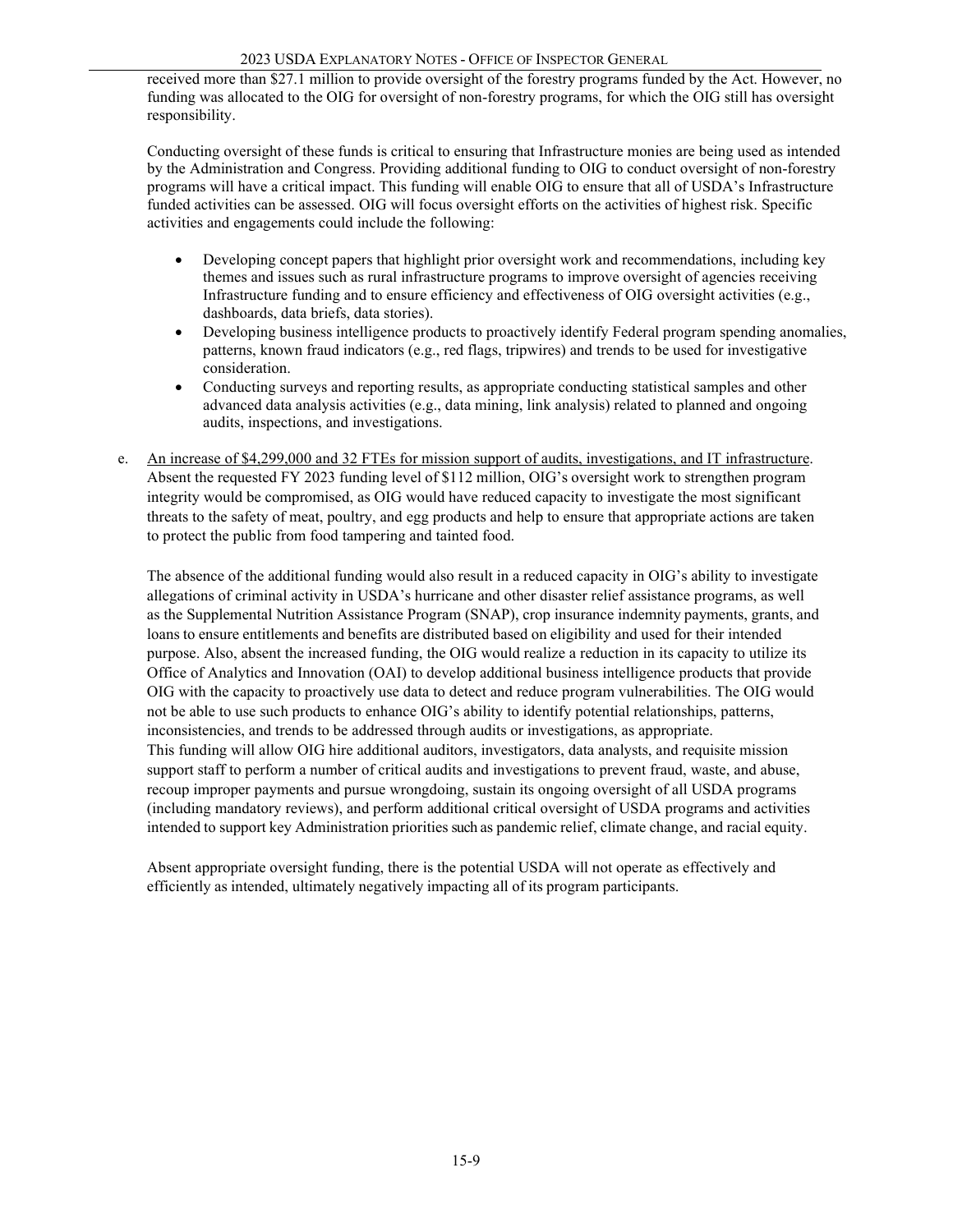### <span id="page-9-0"></span>**GEOGRAPHIC BREAKDOWN OF OBLIGATIONS AND FTES**

*Table OIG-8. Geographic Breakdown of Obligations and FTEs (thousands of dollars, FTEs)* 

|                                | 2020     |            | 2021           |            | 2022             |            | 2023             |            |
|--------------------------------|----------|------------|----------------|------------|------------------|------------|------------------|------------|
| <b>State/Territory/Country</b> | Actual   | <b>FTE</b> | <b>Enacted</b> | <b>FTE</b> | <b>Estimated</b> | <b>FTE</b> | <b>Estimated</b> | <b>FTE</b> |
| California                     | \$10,993 | 49         | \$9,477        | 43         | \$10,213         | 46         | \$10,695         | 46         |
| District of Columbia           | 18,844   | 84         | 20.497         | 93         | 21,536           | 97         | 26,737           | 115        |
| Georgia                        | 9,421    | 42         | 10,359         | 47         | 10,657           | 48         | 11,160           | 48         |
| Illinois                       | 8,973    | 40         | 7,934          | 36         | 8,215            | 37         | 9,765            | 42         |
| Maryland                       | 14,134   | 63         | 14,326         | 65         | 15,542           | 70         | 16,274           | 70         |
| Missouri                       | 19,069   | 85         | 20,057         | 91         | 21,093           | 95         | 23,714           | 102        |
| Texas                          | 13,685   | 61         | 12,343         | 56         | 12,656           | 57         | 13.716           | 59         |
| Obligations                    | 95,119   | 424        | 94,993         | 431        | 99,912           | 450        | 112,061          | 482        |
| Lapsing Balances               | 3.089    |            | 4.919          |            |                  |            |                  |            |
| Total, Available               | 98,208   | 424        | 99,912         | 431        | 99,912           | 450        | 112,061          | 482        |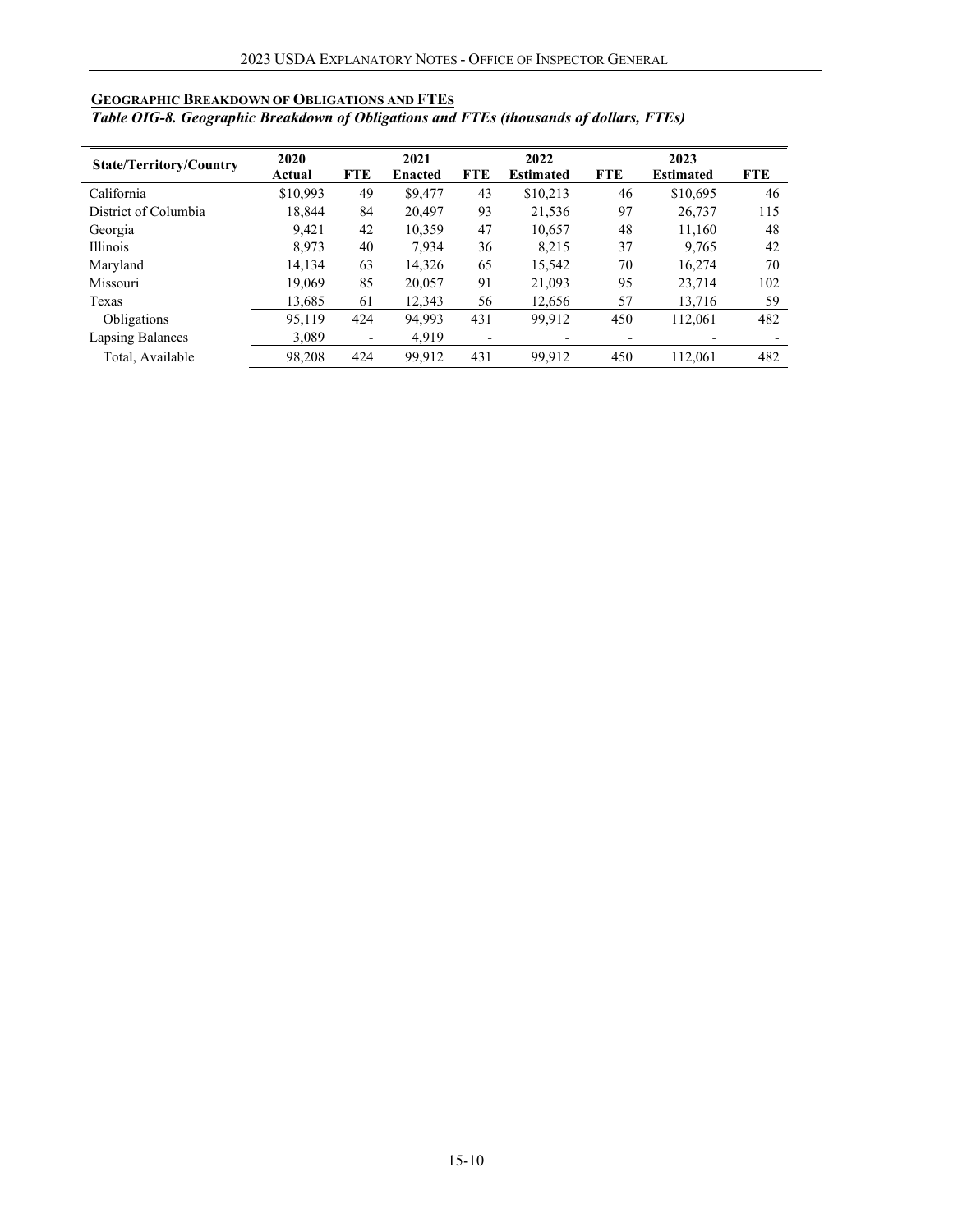#### <span id="page-10-0"></span>**CLASSIFICATION BY OBJECTS**

*Table OIG-9. Classification by Objects (thousands of dollars)*

| <b>Item</b><br>2020<br><b>Item</b><br>No.<br>Actual        | 2021<br>Actual | 2022<br><b>Estimated</b> | 2023<br><b>Estimated</b> |
|------------------------------------------------------------|----------------|--------------------------|--------------------------|
| Personnel Compensation:                                    |                |                          |                          |
| \$11,367                                                   | \$12,320       | \$13,455                 | \$16,304                 |
| 42,152                                                     | 41,068         | 43,702                   | 48,165                   |
| Total personnel compensation<br>11<br>53,519               | 53,388         | 57,157                   | 64,469                   |
| 12<br>22,282                                               | 25,206         | 25,206                   | 27,832                   |
| 13.0<br>21                                                 | 13             | 18                       | 23                       |
| 75,822<br>Total, personnel comp. and benefits              | 78,607         | 82,381                   | 92,324                   |
| Other Objects:                                             |                |                          |                          |
| 21.0<br>1,710                                              | 1,003          | 1,750                    | 2,805                    |
| 22.0<br>70                                                 | 47             | 72                       | 73                       |
| 23.1<br>5,077                                              | 5,121          | 5,250                    | 5,355                    |
| 23.2<br>25                                                 | 22             | 22                       | 23                       |
| 23.3<br>1,200                                              | 1,071          | 1,129                    | 1,750                    |
| 24.0<br>25                                                 | 22             | 22                       | 37                       |
| 25                                                         |                |                          |                          |
| 25.1<br>1,300                                              | 1,129          | 1,300                    | 1,326                    |
| 25.2<br>450                                                | 391            | 391                      | 399                      |
| 25.3<br>150                                                | 130            | 130                      | 133                      |
| 25.4<br>6,710                                              | 5,301          | 5,100                    | 5,202                    |
| 25.5<br>900                                                | 782            | 782                      | 798                      |
| 25.7<br>750                                                | 651            | 651                      | 664                      |
| 26.0<br>400                                                | 347            | 360                      | 400                      |
| 31.0<br>505                                                | 347            | 550                      | 750                      |
| 25<br>42.0                                                 | 22             | 22                       | 22                       |
| 19,297<br>Total, Other Objects                             | 16,386         | 17,531                   | 19,737                   |
| 99.9<br>Total, new obligations<br>95,119                   | 94,993         | 99,912                   | 112,061                  |
| DHS Building Security Payments (included in 25.3)<br>\$866 | \$867          | \$875                    | \$883                    |
|                                                            |                |                          |                          |
|                                                            |                |                          |                          |
|                                                            |                |                          |                          |
| 11<br>2,430                                                | 2,480          | 2,690                    | 2,690                    |
| 1,800                                                      | 1,800          | 1,800                    | 1,800                    |
| 25.2                                                       |                |                          |                          |
| 4,230                                                      | 4,280          | 4,490                    | 4,490                    |
|                                                            |                |                          |                          |
| 3,340                                                      | 3,560          | 3,670                    | 3,670                    |
| 25.3<br>502                                                | 670            | 684                      | 684                      |
| 3,842                                                      | 4,230          | 4,354                    | 4,354                    |
| Position Data:                                             |                |                          |                          |
| Average Salary (dollars), ES Position<br>\$174,724         | \$179,118      | \$180,909                | \$186,336                |
| Average Salary (dollars), GS Position<br>\$119,794         | \$122,807      | \$124,035                | \$127,756                |
| Average Grade, GS Position<br>13.08                        | 13.09          | 14.0                     | 14.03                    |

## **Advertising Expenditures**

There are no contracts for advertising expenses to report.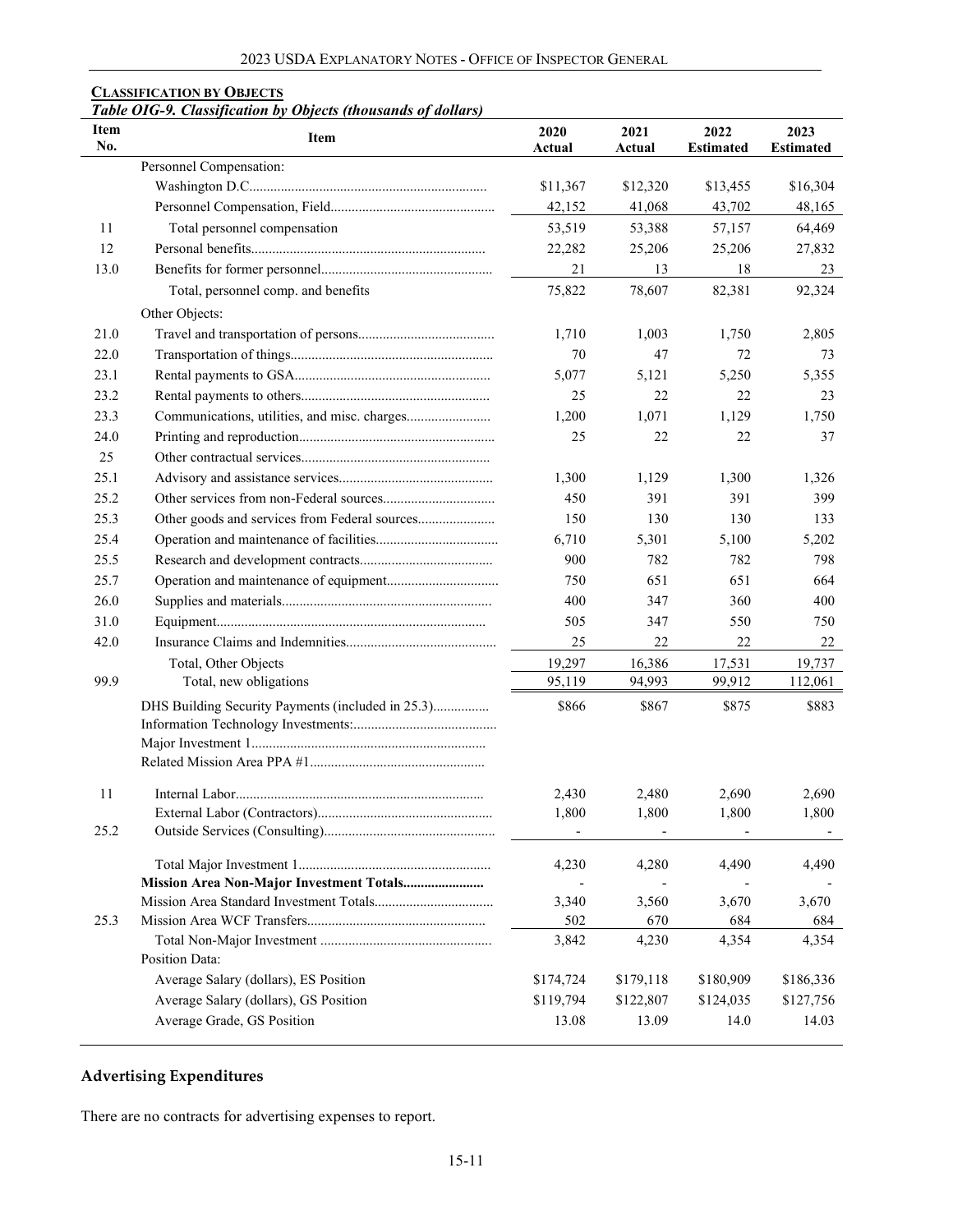### **STATUS OF PROGRAMS**

The Office of Inspector General (OIG) carries out its mission pursuant to the Inspector General Act of 1978 (5 U.S.C. app. 3, as amended) (IG Act). OIG was established to conduct and supervise audits and investigations relating to U.S. Department of Agriculture (USDA) programs and operations; to provide leadership and coordination and recommend policies for activities designed to promote economy, efficiency, and effectiveness in the administration of USDA programs and operations, as well as to prevent and detect fraud and abuse in such programs and operations; and to provide a means to keep the Secretary and Congress fully and currently informed about problems and deficiencies relating to the administration of such programs and operations and the necessity for and progress of corrective action. See IG Act at Section 2. OIG carries out these activities through the successful execution of audits, investigations, and reviews, and through appropriate reporting, all as mandated by the IG Act, which are funded through the OIG appropriation. OIG operates independently from the other agencies within the Department. OIG's statutorily mandated duties and responsibilities are:

- To provide policy direction for and to conduct, supervise, and coordinate audits and investigations relating to programs and operations of USDA;
- to review existing and proposed legislation and regulations relating to programs and operations of USDA and to make recommendations concerning the impact of such legislation or regulations on the economy and efficiency in the administration of USDA's programs and operations, or the prevention and detection of fraud and abuse in such programs and operations;
- to recommend policies for and to conduct, supervise, or coordinate other activities carried out or financed by USDA for the purpose of promoting economy and efficiency in the administration of, or preventing and detecting fraud and abuse in, its programs and operations;
- to recommend policies for, and to conduct, supervise, or coordinate relationships between USDA and other Federal agencies, State and local government agencies, and nongovernmental entities with respect to all matters relating to the promotion of the economy and efficiency in the administration of, or the prevention and detection of fraud and abuse in, programs and operations administered or financed by USDA, or the identification and prosecution of participants in such fraud and abuse; and
- to keep the Secretary and the Congress fully and currently informed, by means of required reports or otherwise, concerning fraud and other serious problems, abuses, and deficiencies relating to the administration of programs and operations administered or financed by USDA, to recommend corrective action concerning such problems, abuses, and deficiencies, and to report on the progress made in implementing corrective action.

#### See IG Act at Section 4(a).

During fiscal year (FY) 2021, OIG issued 160 investigative reports, 26 audit reports,1 interim audit report, 5 inspection reports, and [1](#page-11-0) final action verification report. Audit and investigative results totaled \$686.9 million.<sup>1</sup> OIG investigations resulted in 217 indictments, 400 arrests, and 228 convictions. The period of time to obtain results following an indictment varies widely; therefore, the 228 convictions are not necessarily related to the 217 indictments.

OIG's return on investment for FY 2021 was approximately \$6.87 for every dollar invested.

<span id="page-11-0"></span><sup>&</sup>lt;sup>1</sup> One audit report had questioned costs that were not publicly released and, as a result, those questioned costs are omitted from this total.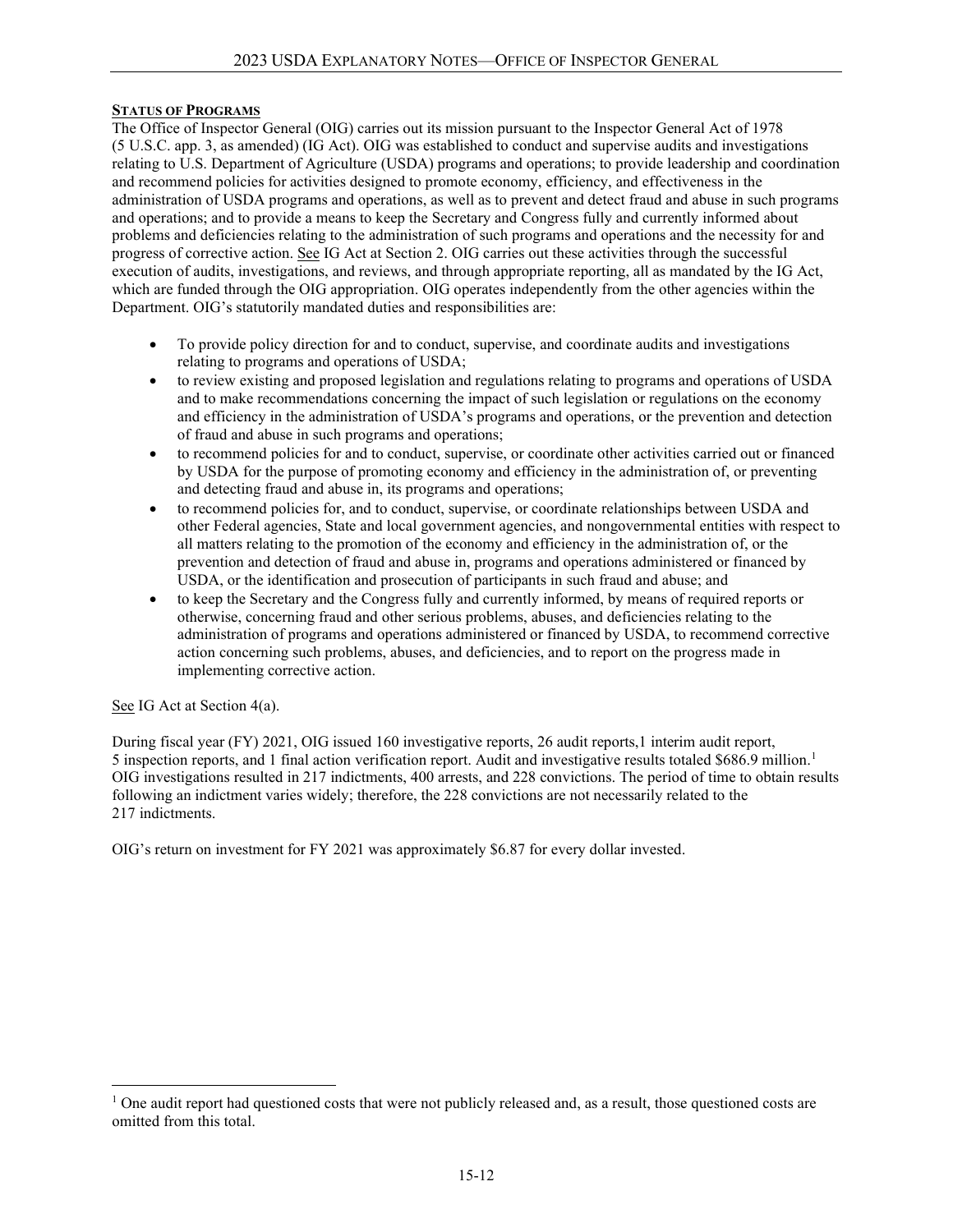### *Audit Monetary Results*

During FY 2021, OIG issued 26 audit reports, 1 interim audit report, 5 inspection reports, and 1 final action verification report. At the time of report issuance, the monetary values (in millions) were:

| Questioned and unsupported costs and loans <sup>2</sup> | \$141.3 |
|---------------------------------------------------------|---------|
| Funds to be put to better use                           | 209.1   |
| Total audit monetary results <sup>3</sup>               | \$350.4 |

### *Investigative Monetary Results*

| Claims established                                                        | \$34.3  |
|---------------------------------------------------------------------------|---------|
| Recoveries and collections                                                | 0.6     |
| Cost avoidance (USDA program payments not made due to OIG investigations) | 19.8    |
| Fines                                                                     | 109.0   |
| Administrative penalties                                                  | 24.3    |
| Asset forfeitures                                                         | \$55.1  |
| Restitution                                                               | \$93.3  |
| Total investigative monetary results                                      | \$336.5 |

OIG's audit, investigative, and data analytics work for 2021 is summarized under OIG's three strategic goals:

- (1) safety and security measures to protect public health and resources;
- (2) integrity of benefits and entitlements programs; and
- (3) USDA's management improvement initiatives.

### **SAFETY AND SECURITY—Strengthen USDA's Ability to Protect Public Health and Safety and to Secure Agricultural and Department Resources**

OIG's independent audits, investigations, inspections, data analytics, and other reviews focus on issues such as the ongoing challenges of agricultural inspection activities, the safety of the food supply, homeland security, animal welfare, and information technology security and management. In addition, OIG responds to specific threats made against USDA employees in the performance of their official duties.

As part of this work, OIG evaluated whether the Animal and Plant Health Inspection Service's (APHIS') controls over select agents adequately reduced the threat to public, animal, and plant safety, and animal and plant products. The Federal Select Agent Program (FSAP), which is jointly administered by the Centers for Disease Control and Prevention (CDC) and APHIS, oversees the possession, use, and transfer of biological select agents and toxins, which have the potential to pose a severe threat to public, animal, or plant health, or to animal or plant products. We found several areas of FSAP that need improvement. First, the Electronic FSAP system, which APHIS uses to monitor entities' compliance with Federal regulations, did not always include accurate and complete information. Second, we identified two deficiencies in APHIS' oversight process: (1) APHIS does not require its inspectors to support "pass" determinations that entities complied with Federal regulations, and (2) APHIS officials did not ensure that entities timely resolved non-compliances identified during prior inspections. Third, from 2017 to 2019, OIG determined that APHIS did not report to Congress 13 losses and 3 releases of select agents or toxins. Without accurate reports, Congress cannot make informed decisions concerning APHIS' oversight of registered entities' handling of dangerous select agents and toxins. APHIS concurred with our findings and some of our recommendations, and we continue to work to reach agreement on the outstanding recommendations.

OIG also performed an inspection of the Office of the Chief Information Officer (OCIO) to determine whether USDA followed Federal and Departmental incident response guidance. We interviewed OCIO staff to gain an

<span id="page-12-0"></span> $2$  One audit report found questionable costs that were not publicly released, and, as a result, are omitted from this total.

<span id="page-12-1"></span> $3$  Ibid.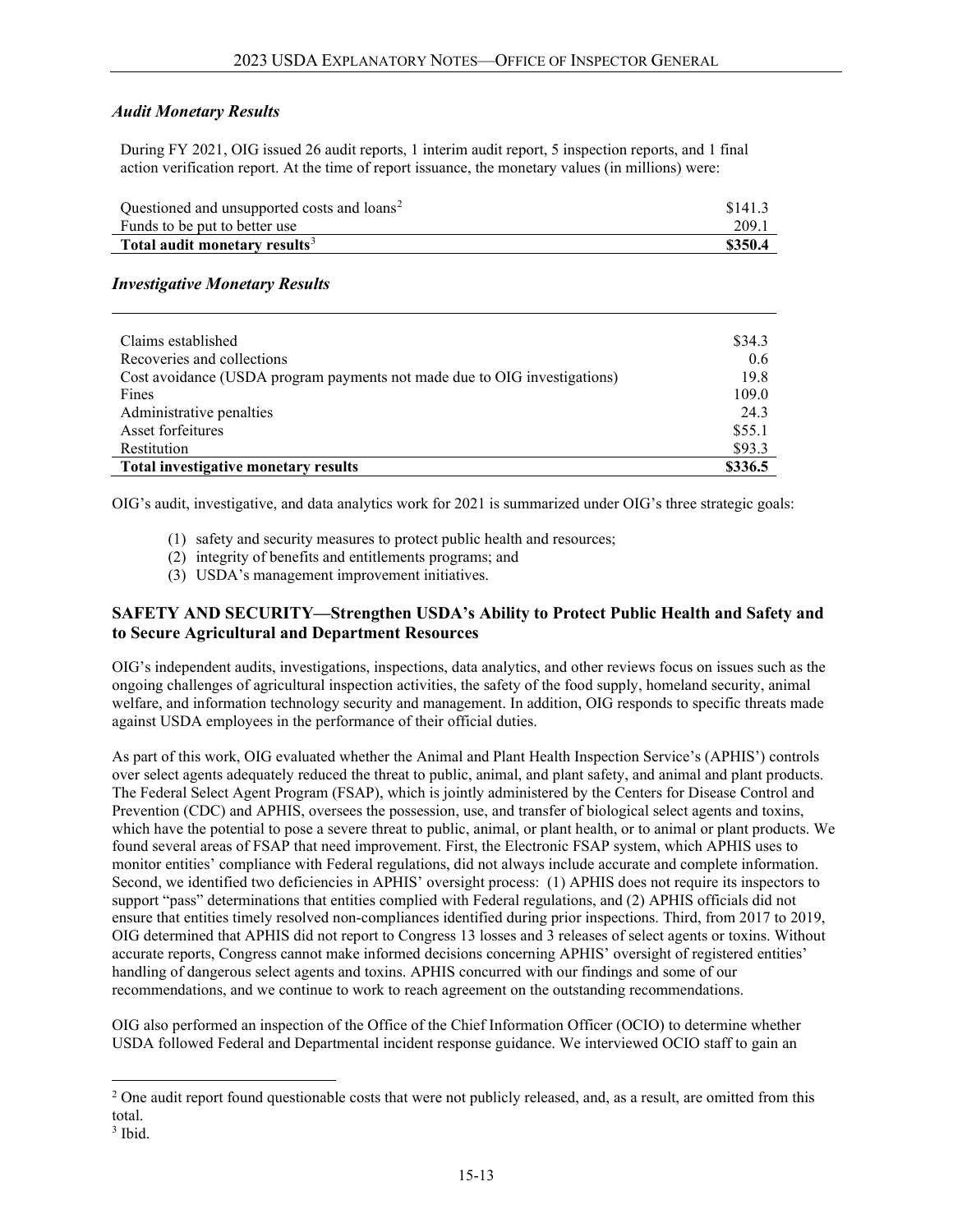understanding of OCIO's incident handling process and reviewed documentation provided by staff to determine if OCIO's incident handling process complied with applicable laws and regulations. We determined that USDA follows Federal incident response guidance for incident handling; however, OCIO did not follow all Departmental guidance. OCIO agreed with our findings and recommendations.

We also reported that USDA continues to take positive steps to improve its information technology security posture, but many weaknesses remain. In FY 2018 – 2020, there were 10 open recommendations at the beginning of FY 2021. During FY 2021, four recommendations were closed. We have also issued 16 new recommendations based on security weaknesses identified in FY 2021. The Office of Management and Budget (OMB) establishes standards for an effective level of security and considers "Managed and Measurable" to be a sufficient level. However, we found the Department's maturity level to be at the lower "Consistently Implemented" level. Based on OMB's criteria, the Department's overall score indicates an ineffective level of security. The Department and its agencies must develop and implement an effective plan to mitigate security weaknesses identified in the prior fiscal year's recommendations. OCIO generally concurred with the findings and recommendations in the report. Due to existing security weaknesses identified, we continue to report a material weakness in USDA's IT security that should be included in the Department's Federal Managers Financial Integrity Act report.

A recent OIG investigation resulted in the Federal indictments of 38 individuals alleged to have either operated, participated in, or attended various cockfighting events. The alleged illegal activities, which transpired in Georgia, were attended by up to an estimated 200 individuals. Of the 38 indicted offenders, 7 were charged with felonies related to animal fighting; 5 of those 7 pled guilty to reduced misdemeanor level charges, 1 pled guilty at the felony level, and the remaining offender was convicted at the felony level. The remaining 31 indicted offenders were charged with misdemeanors related to animal fighting; of those 31, 26 were convicted, 4 are in fugitive status, and 1 had their charges dismissed. To date, 3 sentencings, each for 12 months of probation, have occurred. In addition, the operator of the cockfighting venue was ordered to pay a \$500 fine and forfeit 100.4 acres of property. The individual also was prohibited from owning or keeping any birds or fowl, and from attending any events related to birds or cockfighting.

Finally, we also conducted a pulse survey of Food Safety and Inspection Service (FSIS) inspectors to obtain information about how FSIS frontline inspectors perceive COVID-19 safety in their work environments. The optional survey was emailed to inspectors and contained 52 questions concerning the impact COVID-19 had on operations and the perceived safety of inspectors' work environments. We found that of the 2,773 responses, 41 percent reported feeling safe at work, a decrease from 58 percent reporting they felt safe prior to the pandemic. Of the inspectors that felt unsafe at work, 72 percent cited COVID-19 as the cause of feeling unsafe. We found that 45 percent of respondents felt their establishment did not inform them when they were exposed to workers confirmed to have COVID-19. However, survey questions also revealed generally that respondents felt that the protective equipment supply and enforcement in the workplace increased from the time before the pandemic to the time of the survey.

Upcoming audit work will determine the extent to which USDA is able to prevent, detect, and resolve security vulnerabilities and the likely level of sophistication an attacker would need to compromise USDA systems or data; what prevention measures the Forest Service implemented due to COVID-19 to protect employees and the public at recreation sites and whether those measures were implemented within established timeframes; and whether FSIS actions taken in response to complaints of sexual harassment and misconduct in the workplace were in accordance with Departmental and agency policy. OIG will continue to focus our investigative work upon protecting the Nation's agricultural resources from harm.

### **INTEGRITY OF BENEFITS—Strengthen USDA's Ability to Deliver Program Assistance with Integrity and Effectiveness.**

For example, OIG recently completed an audit of the Emergency Watershed Protection (EWP) Program. Through the Emergency EWP Program, the Natural Resources Conservation Service (NRCS) offers technical and financial assistance to help local communities mitigate imminent hazards to life and property caused by floods, fires, windstorms, and other natural occurrences that impair watersheds. We found that NRCS did not establish and maintain a database to accurately track EWP Program projects at the national level. Additionally, we found that in 15 out of 20 sampled Damage Survey Reports (DSR), sponsors did not provide required eligibility documentation and that all three States in our sample did not submit 60-day or final reports for our sampled DSRs. As a result, we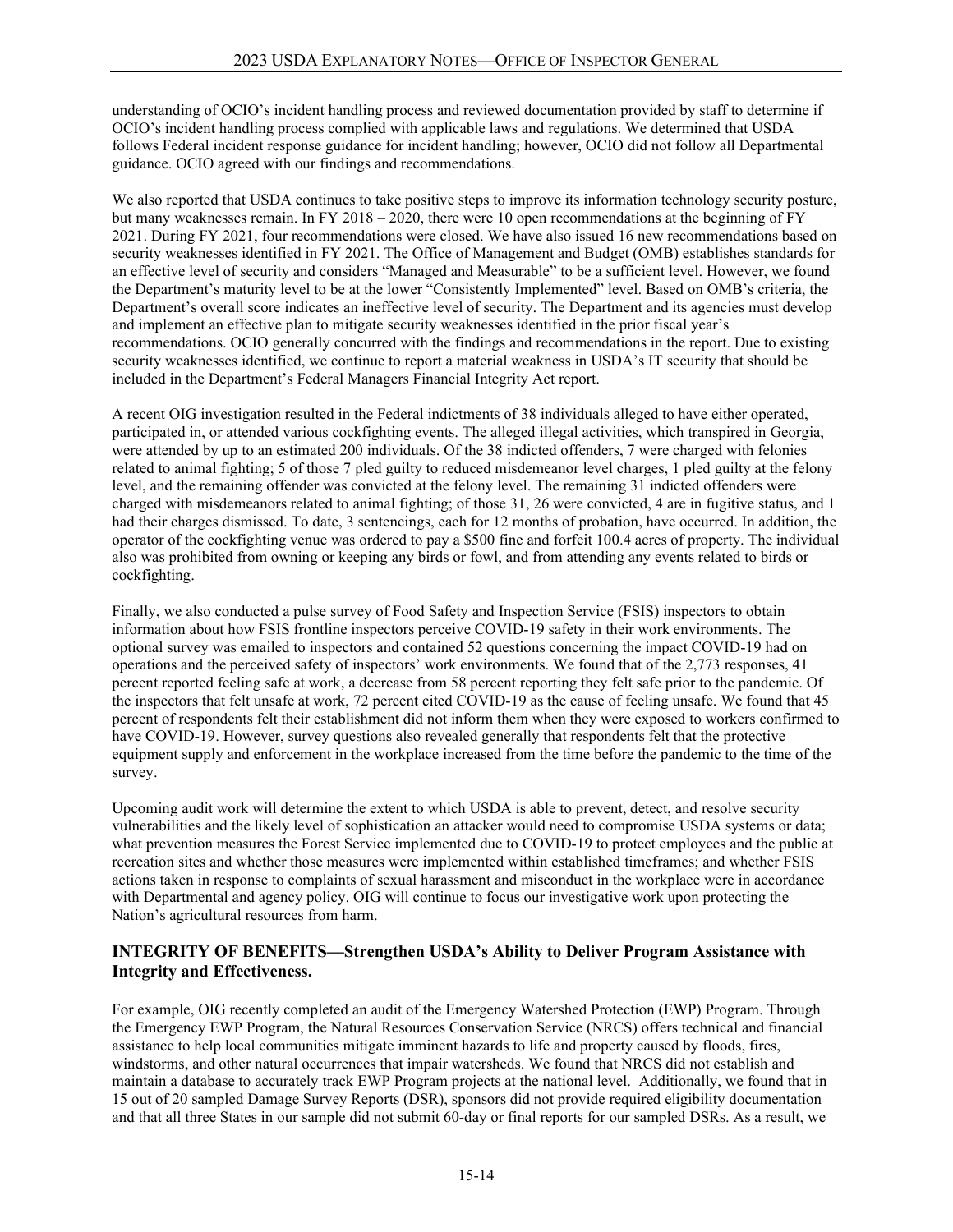questioned NRCS' oversight of more than \$239.7 million in EWP project funds. Further, we found that State officials did not initiate the closeout process or de-obligate unused funds of more than \$9.5 million for 18 signed cooperative agreements in a timely manner. Finally, we found that NRCS had no performance measures specific to EWP; without performance measures, NRCS could not assess and report on the EWP Program's effectiveness. NRCS concurred with our findings and recommendations.

In addition, OIG reviewed the Citrus Recovery Block Grant Program that provided aid to Florida citrus producers who suffered losses specifically related to Hurricane Irma. Overall, FSA and the State of Florida designed an adequate control structure over the block grant program; however, we identified discrepancies with 8 of the 39 grant payments in our sample. Specifically, six payments contained errors due to inaccurate payment calculations for young tree acreage, and two lacked sufficient documentation to support their Part 1 payments for grove rehabilitation. As a result, grant personnel issued eight improper payments, totaling more than \$7.5 million, to Florida citrus producers affected by Hurricane Irma. We also found 31 grant participants that did not timely apply for the Wildfires and Hurricanes Indemnity Program, which is a prerequisite for the block grant program. Finally, we found that the Florida FSA State office issued an Emergency Conservation Program (ECP) payment of more than \$50,000 for expenses already paid by the Citrus Recovery Block Grant Program. FSA concurred with our findings and recommendations.

OIG also completed an inspection of the Food and Nutrition Service's (FNS) controls over the Supplemental Nutrition Assistance Program's (SNAP) online purchasing pilot in response to the COVID-19 pandemic. In 2014, FNS initiated a SNAP Online Purchasing Pilot (pilot), which would allow households to make online purchases using SNAP benefits. In response to the COVID-19 pandemic, FNS expanded the pilot. Between March and December 2020, the total value of online SNAP purchase transactions increased from more than \$18.9 million to more than \$1.5 billion, cumulatively. We found that FNS used the same approval criteria it used for the original pilot selections when adding additional States and retailers. We also identified that FNS had not updated its risk assessment since creating the pilot in 2014. Finally, although FNS had established criteria and program requirements for retailers to be eligible to participate in the pilot, FNS did not establish controls to effectively monitor, evaluate, or document how participating retailers protect SNAP participants' online personal information. Instead, the agency relied on retailers' assurance and attestation that online retailers will protect the privacy of SNAP participants' information. FNS generally concurred with our findings and recommendations.

A significant portion of OIG's investigative resources is dedicated to ensuring the integrity of USDA's food assistance programs. For example, an investigation, conducted jointly with Internal Revenue Service-Criminal Investigation (IRS-CI), resulted in the sentencing of a former general manager of a seed packaging and distribution business to 36 months in prison, followed by 3 years of supervised release. Additionally, the offender was ordered to pay \$8.2 million in restitution, and he also agreed to voluntary tax payments amounting to \$2.6 million and \$7.7 million in forfeiture. The sentence followed his guilty plea to charges of conspiracy to commit wire fraud and conspiracy to commit money laundering. OIG initiated this investigation based on information OIG received that alleged a seed company was intentionally mislabeling seed "types" and selling the mislabeled seed throughout the United States and abroad. The investigation, which IRS-CI joined after it was suspected tax fraud and other financial issues may have been involved, revealed that the former general manager of the seed company and his coconspirators were involved in multiple schemes to defraud customers and ran a large food and agribusiness company. The former general manager of the seed company and his co-conspirators directed employees to package substitute seed varieties with false and misleading labels. They also directed employees to invoice the customers under the original terms of their contracts, notwithstanding the unauthorized substitutions. As a result of this scheme, the seed company invoiced customers for more than \$1.1 million of grass seed the company never delivered.

In addition, in order to enhance transparency related to USDA COVID-19 Related Procurements, OIG published a publicly available dashboard on its website. The dashboard utilizes public data from the Federal Procurement Data System and the System for Award Management. It is also geocoded, which allows stakeholders to interact with USDA's COVID-19-related procurement actions and focus their searches on specific locales.

Upcoming audit work will review key aspects of FNS' funding and administration of Pandemic Electronic Benefits Transfer (P-EBT) assistance, determine if the Farm Service Agency provided timely and accurate Coronavirus Food Assistance Program direct payments to eligible recipients, and evaluate the adequacy of the Risk Management Agency's (RMA's) administration and oversight of the prevented planting provisions, including the actions taken in response to the recommendations in OIG audit report 05601-0001-31, *RMA: Controls Over Prevented Planting.* Our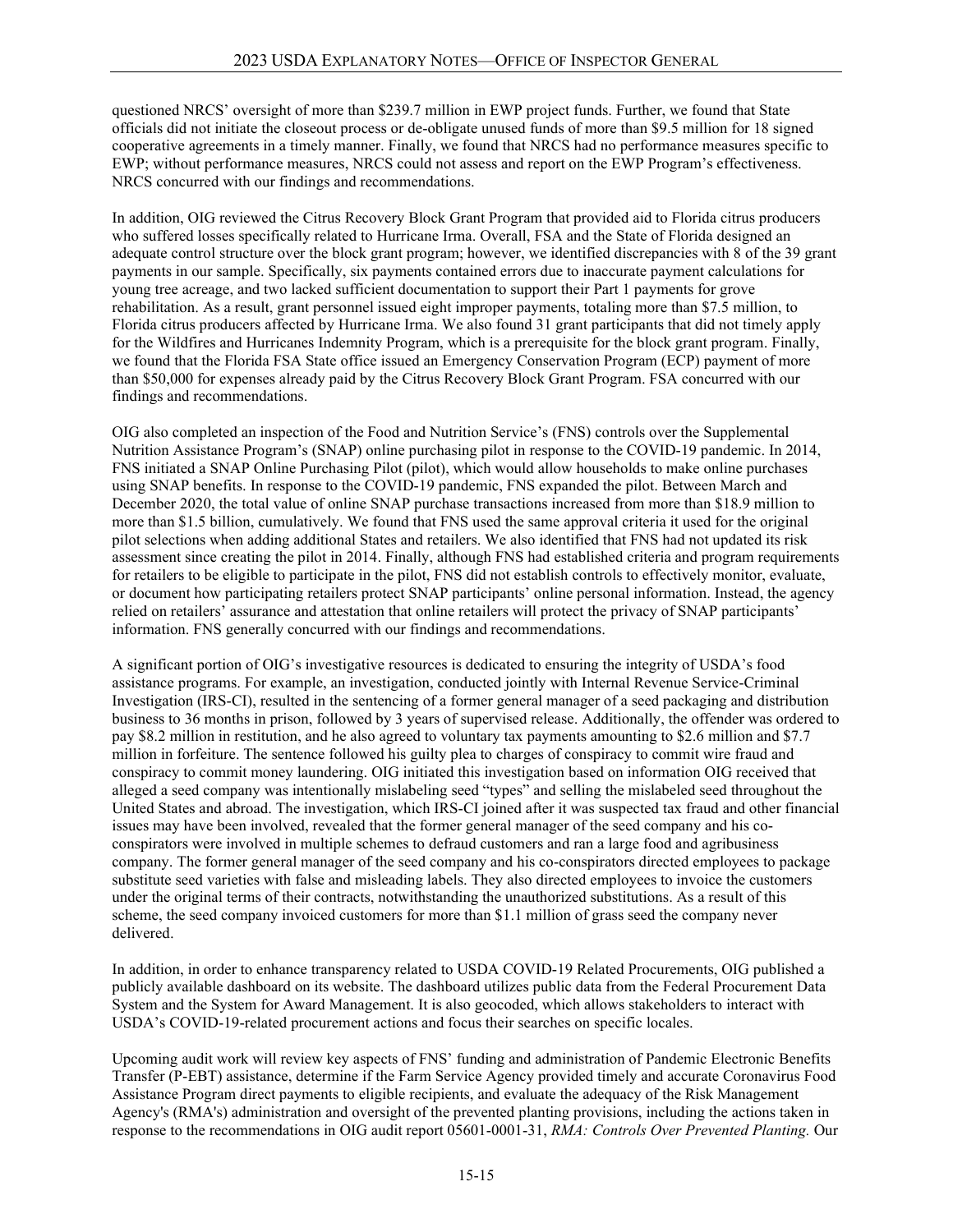investigators will continue to investigate the most significant criminal allegations involving benefits and entitlement fraud in the wide array of programs administered by USDA. These investigations will focus on farm and disaster assistance fraud as well as fraud in food assistance programs.

### **MANAGEMENT IMPROVEMENT INITIATIVES—Strengthen USDA's Ability to Achieve Results-Oriented Performance**

OIG's audits, investigations, and other reviews focus on areas such as improved financial management and accountability, research, real property management, and employee integrity. As part of this goal, we work with USDA to make program operations more efficient and improve customer service.

Recently, OIG evaluated USDA's Office of the Assistant Secretary for Civil Rights (OASCR) oversight of the civil rights complaints process. OASCR is responsible for making final determinations on complaints of discrimination filed by any persons who believe they have been subjected to prohibited discrimination in a USDA program. We concluded that, overall, OASCR needs to develop a stronger internal control environment over its civil rights program complaints processing to ensure that complaints are timely and appropriately handled, and that OASCR achieves established goals and objectives. First, OASCR did not timely process civil rights program complaints. Specifically, in FY 2019, OASCR averaged 799 days to process program complaints compared to the 180 day standard. Further, two other agencies that OASCR coordinated with to resolve complaints took more than 220 days and more than 600 days, respectively, to process complaints. We also determined that 9 of 28 complaint determinations and closures were not adequately supported and processed. Additionally, OASCR missed an opportunity to track and measure USDA's progress in achieving the Department's civil rights goals and objectives. Finally, these issues could have been identified and better rectified had OASCR used its strategic plan to measure or assess its progress toward established goals and objectives relating to program complaints. The agency agreed with our findings and some of our recommendations, and we continue to work to reach agreement on the outstanding recommendations.

The Digital Accountability and Transparency Act of 2014 (DATA Act) requires the United States Department of Agriculture (USDA) to submit to the United States Department of the Treasury (Treasury) Federal contract, loan, and grant spending information for Federal programs so that taxpayers and policy makers can more effectively track Federal spending. OIG is responsible for reviewing a sample of the spending data submitted by USDA and submitting to Congress a publicly available report assessing the completeness, timeliness, and accuracy of the sampled data. We found that although USDA transmitted its FY 2020 fourth quarter submission to the Treasury's DATA Act Broker, its submission was not complete and contained records that were not accurate or timely, according to DATA Act reporting standards. We also found that USDA component agencies and offices did not consistently implement and use Government-wide financial data standards established by the Office of Management and Budget and the Treasury. As a result, the intended users of the data—as outlined by the DATA Act—do not have consistent, reliable, and searchable USDA spending data available on USAspending.gov. In addition, without the consistent use of standards, USDA cannot attest to the reporting of reliable, transparent, and consistent Federal spending data for public use. Departmental and agency officials generally concurred with our recommendations.

Finally, USDA received an unmodified opinion from OIG's audit of the Department's financial statements. We determined that USDA's consolidated financial statements present fairly, in all material respects, USDA's financial position as of September 30, 2021, and were prepared in accordance with accounting principles generally accepted in the United States. The four stand-alone reports for CCC, NRCS, RD, and FCIC/RMA contain an unmodified opinion on the agencies' financial statements for FYs 2021 and 2020, as well as an assessment of the agencies' internal controls over financial reporting and compliance with laws and regulations.

In addition, OIG investigates allegations of wrongdoing by employees. A recent investigation was conducted to determine if a USDA Agricultural Research Service (ARS) employee committed various crimes against minors. Initially, the employee was a target of the LBI and HSI. Once it was determined he was an ARS employee, USDA OIG partnered in the investigation. OIG seized his Government-issued computer and cellphone for forensic review, which was conducted by HSI. His employment was terminated by ARS while the investigation was ongoing. In July 2019, LBI and HSI served a Federal search warrant at the former employee's residence and he was arrested. In July 2021, in the 22nd Judicial District Court of Louisiana, the former employee pled guilty to 1 count of -second-degree rape of a victim under the age of 13, 2 counts of molestation of a victim under the age of 13, 20 counts of production of pornography involving juveniles under the age of 13, and 51 counts of possession of